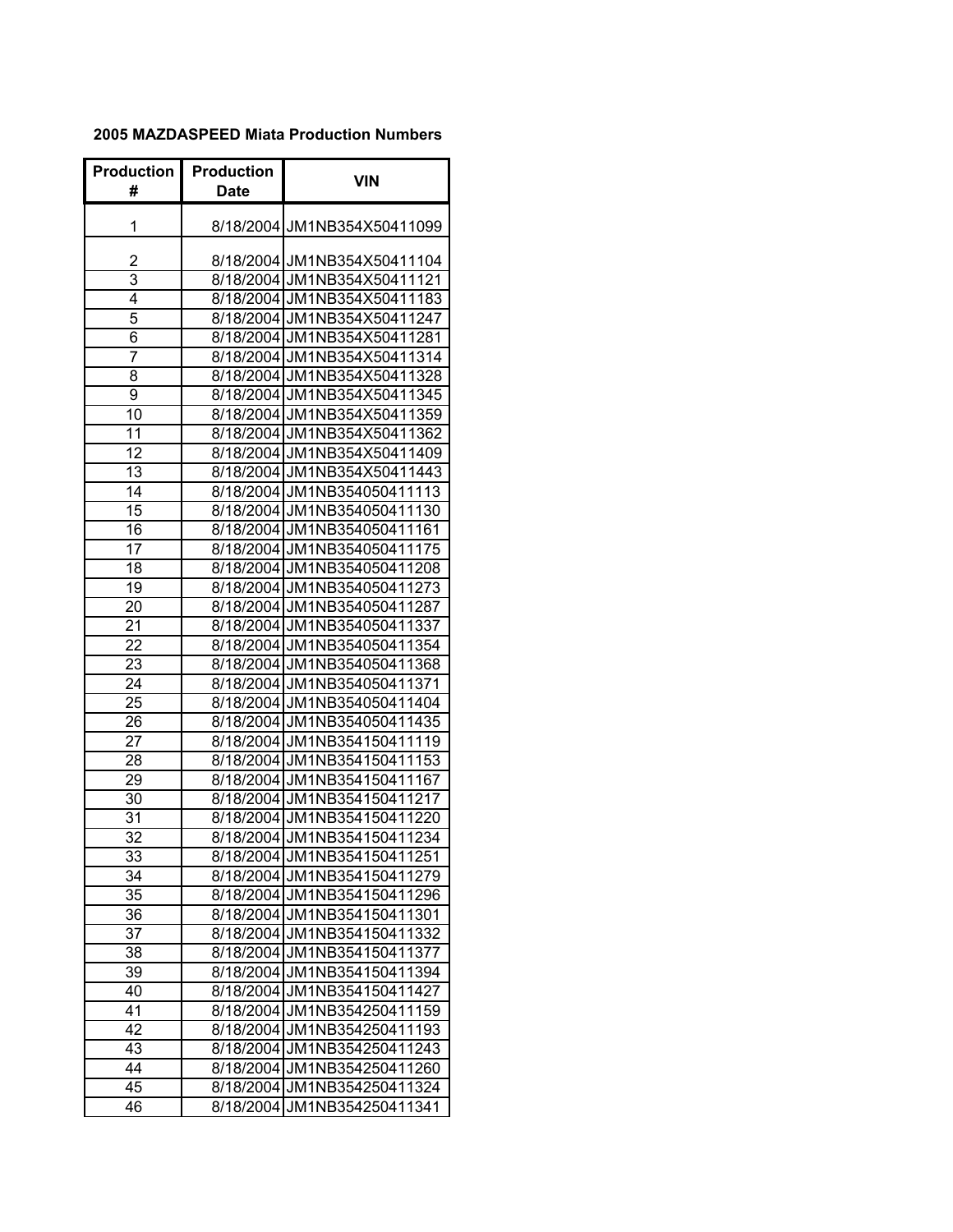| 47 | 8/18/2004 JM1NB354250411386    |
|----|--------------------------------|
| 48 | 8/18/2004 JM1NB354250411419    |
| 49 | 8/18/2004 JM1NB354250411422    |
| 50 | 8/18/2004 JM1NB354350411090    |
| 51 | 8/18/2004 JM1NB354350411137    |
| 52 | 8/18/2004 JM1NB354350411140    |
| 53 | 8/18/2004 JM1NB354350411199    |
| 54 | 8/18/2004 JM1NB354350411235    |
| 55 | 8/18/2004 JM1NB354350411249    |
| 56 | 8/18/2004 JM1NB354350411302    |
| 57 | 8/18/2004 JM1NB354350411347    |
| 58 | 8/18/2004 JM1NB354350411364    |
| 59 | 8/18/2004 JM1NB354350411378    |
| 60 | 8/18/2004 JM1NB354350411381    |
| 61 | 8/18/2004 JM1NB354350411395    |
| 62 | 8/18/2004 JM1NB354350411445    |
| 63 | 8/18/2004 JM1NB354450411129    |
| 64 | 8/18/2004IJM1NB354450411146    |
| 65 | 8/18/2004 JM1NB354450411163    |
| 66 | 8/18/2004 JM1NB354450411177    |
| 67 | 8/18/2004 JM1NB354450411180    |
| 68 | 8/18/2004 JM1NB354450411213    |
| 69 | 8/18/2004 JM1NB354450411227    |
| 70 | 8/18/2004 JM1NB354450411258    |
| 71 | 8/18/2004 JM1NB354450411275    |
| 72 | 8/18/2004 JM1NB354450411289    |
| 73 | 8/18/2004 JM1NB354450411308    |
| 74 | 8/18/2004 JM1NB354450411311    |
| 75 | 8/18/2004 JM1NB354450411325    |
| 76 | 8/18/2004 JM1NB354450411339    |
| 77 | 8/18/2004 JM1NB354450411390    |
| 78 | 8/18/2004 JM1NB354450411437    |
| 79 | 8/18/2004 JM1NB354550411110    |
| 80 | 8/18/2004 JM1NB354550411169    |
| 81 | 8/18/2004 JM1NB354550411205    |
| 82 | 8/18/2004 JM1NB354550411253    |
| 83 | 8/18/2004 JM1NB354550411267    |
| 84 | 8/18/2004 JM1NB354550411270    |
| 85 | 8/18/2004 JM1NB354550411284    |
| 86 | 8/18/2004 JM1NB354550411317    |
| 87 | 8/18/2004 JM1NB354550411320    |
| 88 | 8/18/2004<br>JM1NB354550411334 |
| 89 | JM1NB354550411348<br>8/18/2004 |
| 90 | JM1NB354550411415<br>8/18/2004 |
| 91 | JM1NB354550411429<br>8/18/2004 |
| 92 | 8/18/2004<br>JM1NB354550411432 |
| 93 | 8/18/2004<br>JM1NB354650411097 |
| 94 | 8/18/2004<br>JM1NB354650411102 |
| 95 | 8/18/2004<br>JM1NB354650411116 |
| 96 | 8/18/2004<br>JM1NB354650411133 |
| 97 | 8/18/2004 JM1NB354650411150    |
| 98 | JM1NB354650411293<br>8/18/2004 |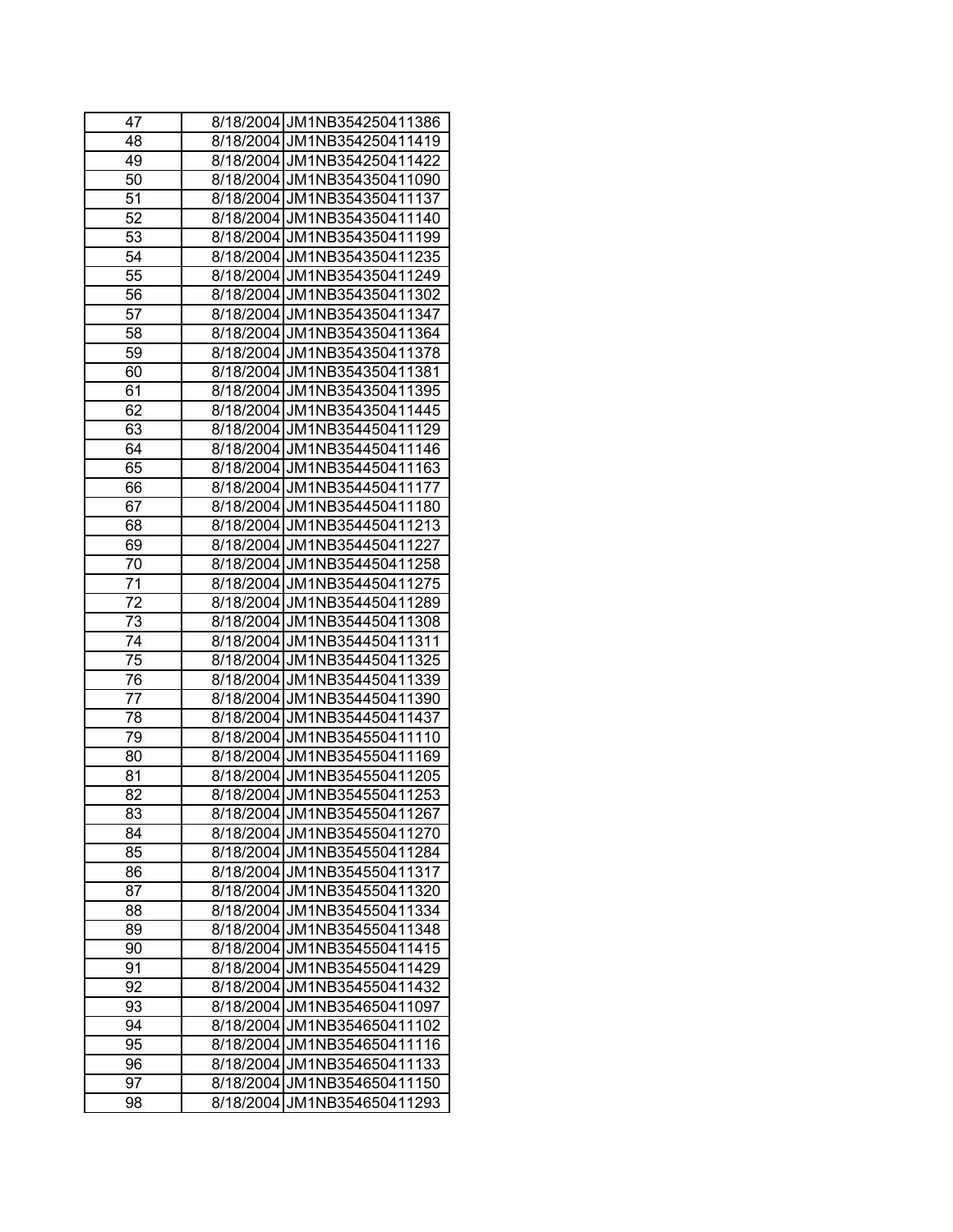| 99               | 8/18/2004 JM1NB354650411374 |
|------------------|-----------------------------|
| 100              | 8/18/2004 JM1NB354650411391 |
| 101              | 8/18/2004 JM1NB354650411407 |
| 102              | 8/18/2004 JM1NB354750411092 |
| 103              | 8/18/2004 JM1NB354750411125 |
| 104              | 8/18/2004 JM1NB354750411139 |
| 105              | 8/18/2004 JM1NB354750411187 |
| 106              | 8/18/2004 JM1NB354750411237 |
|                  |                             |
| 107              | 8/18/2004 JM1NB354750411240 |
| 108              | 8/18/2004 JM1NB354750411352 |
| 109              | 8/18/2004 JM1NB354750411366 |
| 110              | 8/18/2004 JM1NB354750411450 |
| 111              | 8/18/2004 JM1NB354850411196 |
| 112              | 8/18/2004 JM1NB354850411229 |
| 113              | 8/18/2004 JM1NB354850411232 |
| 114              | 8/18/2004 JM1NB354850411246 |
| 115              | 8/18/2004 JM1NB354850411263 |
| 116              | 8/18/2004 JM1NB354850411294 |
| 117              | 8/18/2004 JM1NB354850411313 |
| 118              | 8/18/2004 JM1NB354850411358 |
| 119              | 8/18/2004 JM1NB354850411389 |
| 120              | 8/18/2004 JM1NB354850411408 |
| 121              | 8/18/2004 JM1NB354850411411 |
| 122              | 8/18/2004 JM1NB354950411143 |
| 123              | 8/18/2004 JM1NB354950411157 |
| 124              | 8/18/2004 JM1NB354950411174 |
| 125              | 8/18/2004 JM1NB354950411188 |
| 126              | 8/18/2004 JM1NB354950411191 |
| 127              | 8/18/2004 JM1NB354950411210 |
| $\overline{128}$ | 8/18/2004 JM1NB354950411224 |
| 129              | 8/18/2004 JM1NB354950411255 |
| 130              | 8/18/2004 JM1NB354950411305 |
| 131              | 8/18/2004 JM1NB354950411384 |
| 132              | 8/19/2004 JM1NB354X50411474 |
| 133              | 8/19/2004 JM1NB354X50411488 |
| 134              | 8/19/2004 JM1NB354050411466 |
| 135              | 8/19/2004 JM1NB354050411483 |
| 136              | 8/19/2004 JM1NB354150411458 |
| 137              | 8/19/2004 JM1NB354150411475 |
| 138              | 8/19/2004 JM1NB354250411453 |
| 139              | 8/19/2004 JM1NB354350411459 |
| 140              | 8/19/2004 JM1NB354350411509 |
| 141              | 8/19/2004 JM1NB354450411387 |
| 142              | 8/19/2004 JM1NB354450411468 |
| 143              | 8/19/2004 JM1NB354550411401 |
| 144              | 8/19/2004 JM1NB354550411463 |
| $14\overline{5}$ | 8/19/2004 JM1NB354550411494 |
| 146              | 8/19/2004 JM1NB354650411472 |
| 147              | 8/19/2004 JM1NB354850411439 |
| 148              | 8/19/2004 JM1NB354950411398 |
| 149              | 8/19/2004 JM1NB354950411479 |
| 150              | 8/19/2004 JM1NB354950411482 |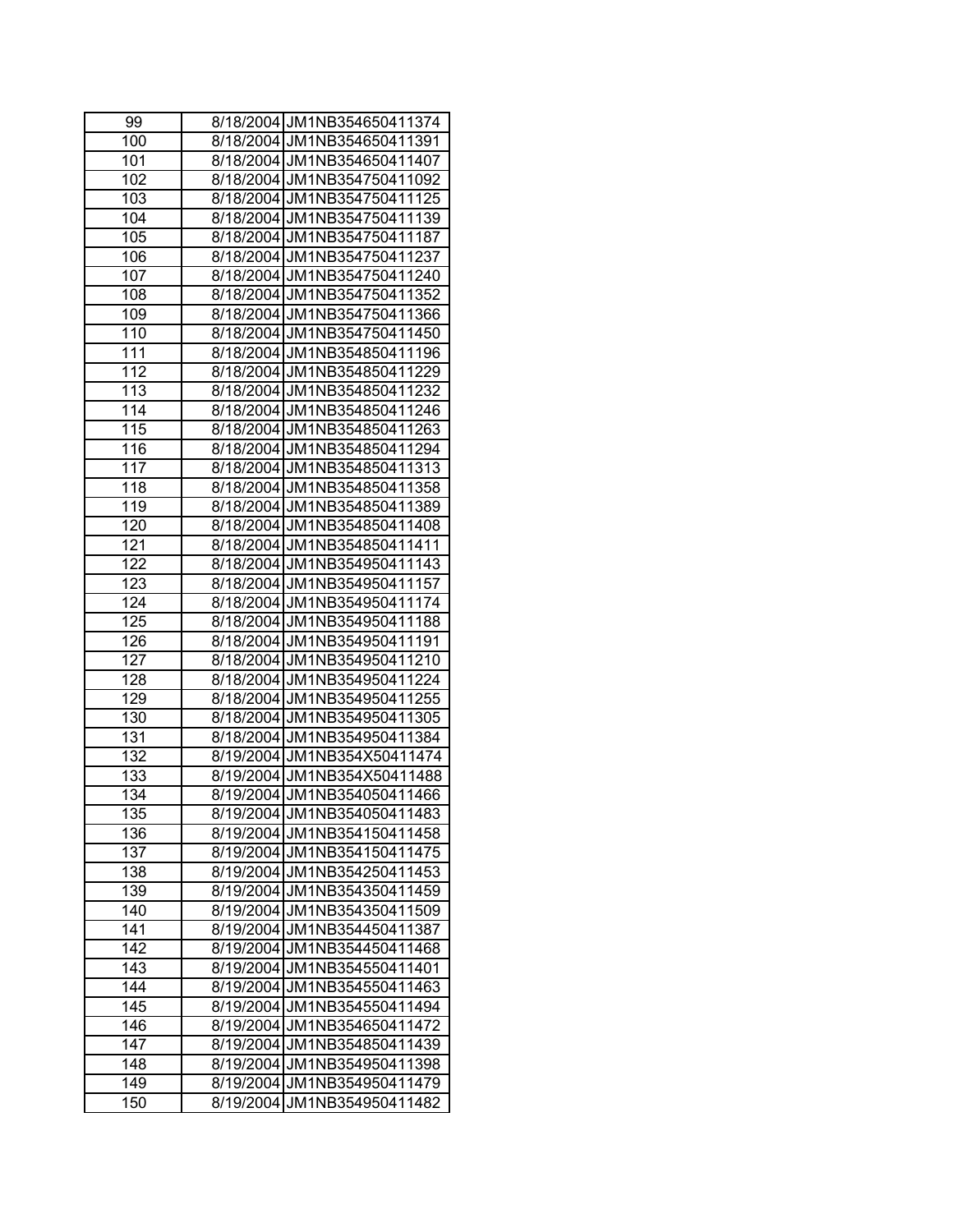| 151 | 8/19/2004 JM1NB354950411496     |
|-----|---------------------------------|
| 152 | 8/20/2004 JM1NB354050411502     |
| 153 | 8/20/2004 JM1NB354050411516     |
| 154 | 8/20/2004 JM1NB354050411550     |
| 155 | 8/20/2004 JM1NB354150411511     |
| 156 | 8/20/2004 JM1NB354150411525     |
| 157 | 8/20/2004 JM1NB354150411539     |
| 158 | 8/20/2004 JM1NB354150411542     |
| 159 | 8/20/2004 JM1NB354250411517     |
| 160 | 8/20/2004 JM1NB354350411543     |
| 161 | 8/20/2004 JM1NB354350411560     |
| 162 | 8/20/2004 JM1NB354450411499     |
| 163 | 8/20/2004 JM1NB354450411535     |
| 164 | 8/20/2004 JM1NB354450411552     |
| 165 | 8/20/2004 JM1NB354550411513     |
| 166 | 8/20/2004 JM1NB354550411530     |
| 167 | 8/20/2004 JM1NB354550411558     |
| 168 | 8/20/2004 JM1NB354650411519     |
| 169 | 8/20/2004 JM1NB354650411522     |
| 170 | 8/20/2004 JM1NB354750411531     |
| 171 | 8/20/2004 JM1NB354750411545     |
| 172 | 8/20/2004 JM1NB354850411490     |
| 173 | 8/20/2004 JM1NB354850411506     |
| 174 | 8/20/2004 JM1NB354850411537     |
| 175 | 8/20/2004 JM1NB354850411554     |
| 176 | 8/23/2004 JM1NB354X50411605     |
| 177 | 8/23/2004 JM1NB354050411564     |
| 178 | 8/23/2004 JM1NB354050411578     |
| 179 | 8/23/2004 JM1NB354050411595     |
| 180 | 8/23/2004 JM1NB354050411600     |
| 181 | 8/23/2004 JM1NB354150411573     |
| 182 | 8/23/2004 JM1NB354150411587     |
| 183 | 8/23/2004 JM1NB354150411590     |
| 184 | 8/23/2004 JM1NB354250411565     |
| 185 | 8/23/2004 JM1NB354350411607     |
| 186 | 8/23/2004 JM1NB354350411610     |
| 187 | 8/23/2004 JM1NB354450411583     |
| 188 | 8/23/2004 JM1NB354450411602     |
| 189 | 8/23/2004 JM1NB354550411575     |
| 190 | 8/23/2004 JM1NB354650411567     |
| 191 | 8/23/2004 JM1NB354650411570     |
| 192 | JM1NB354750411562<br>8/23/2004  |
| 193 | JM1NB354750411593<br>8/23/2004  |
| 194 | JM1NB354850411571<br>8/23/2004  |
| 195 | JM1NB354850411585<br>8/23/20041 |
| 196 | JM1NB354X50411622<br>8/24/2004  |
| 197 | 8/24/2004<br>JM1NB354X50411636  |
| 198 | 8/24/2004<br>JM1NB354050411662  |
| 199 | 8/24/2004<br>JM1NB354150411623  |
| 200 | 8/24/2004<br>JM1NB354250411615  |
| 201 | 8/24/2004 JM1NB354250411629     |
| 202 | 8/24/2004 JM1NB354250411646     |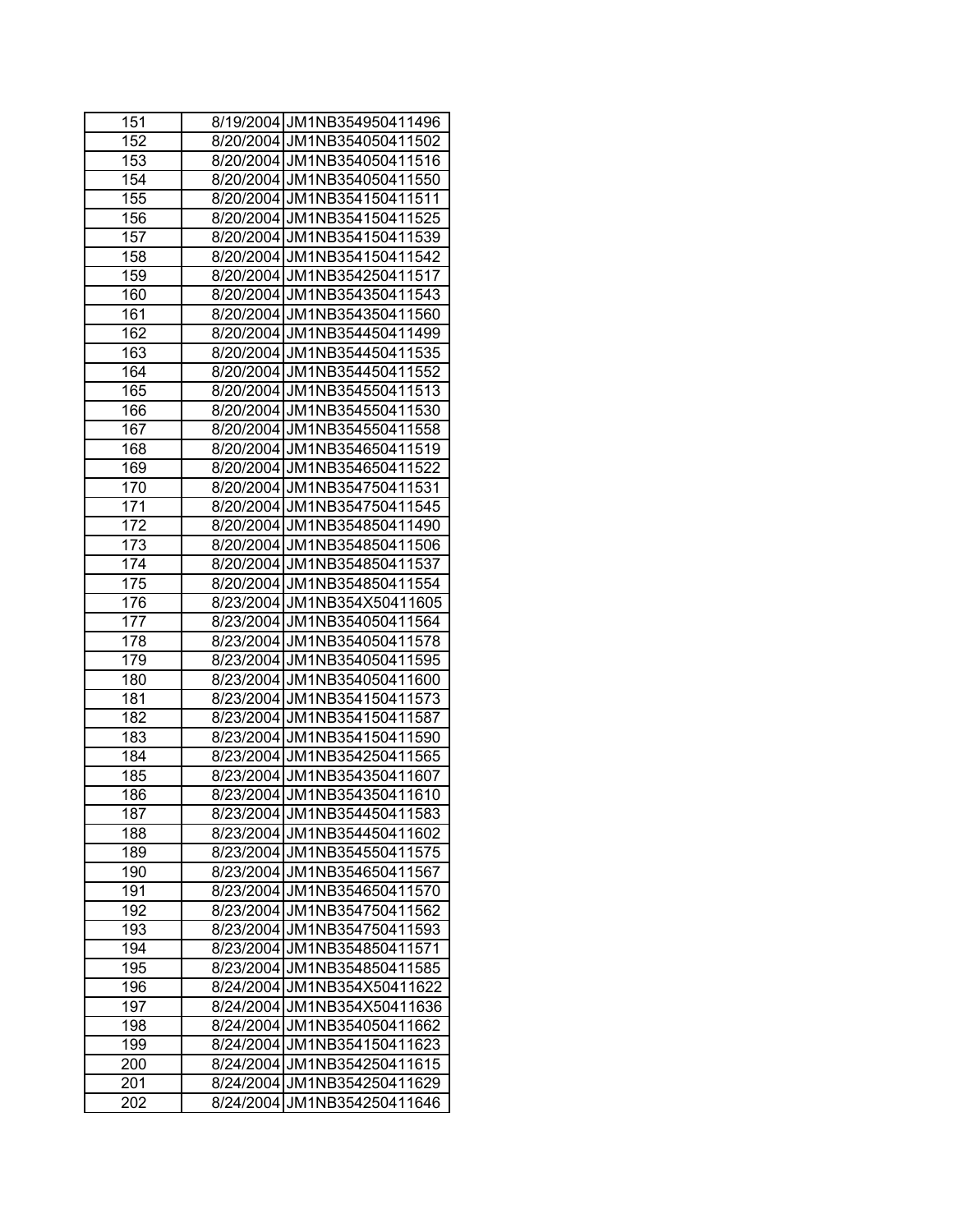| 203              | 8/24/2004 JM1NB354250411663 |
|------------------|-----------------------------|
| 204              | 8/24/2004 JM1NB354350411655 |
| 205              | 8/24/2004 JM1NB354350411669 |
| 206              | 8/24/2004 JM1NB354350411672 |
| 207              | 8/24/2004 JM1NB354450411633 |
| 208              | 8/24/2004 JM1NB354550411639 |
| 209              | 8/24/2004 JM1NB354550411642 |
| 210              | 8/24/2004 JM1NB354650411617 |
| 211              | 8/24/2004 JM1NB354650411651 |
| 212              | 8/24/2004 JM1NB354750411626 |
| $\overline{213}$ | 8/24/2004 JM1NB354750411657 |
| 214              | 8/24/2004 JM1NB354750411660 |
| 215              | 8/24/2004 JM1NB354750411674 |
| 216              | 8/24/2004 JM1NB354850411618 |
| 217              | 8/24/2004 JM1NB354850411621 |
| 218              | 8/24/2004 JM1NB354850411635 |
| 219              | 8/24/2004 JM1NB354850411649 |
| 220              | 8/24/2004 JM1NB354850411652 |
| 221              | 8/24/2004 JM1NB354950411630 |
| 222              | 8/25/2004 JM1NB354X50411698 |
| 223              | 8/25/2004 JM1NB354X50411703 |
| 224              | 8/25/2004 JM1NB354050411693 |
| 225              | 8/25/2004 JM1NB354150411685 |
| 226              | 8/25/2004 JM1NB354150411699 |
| 227              | 8/25/2004 JM1NB354150411704 |
| 228              | 8/25/2004 JM1NB354250411680 |
| 229              | 8/25/2004 JM1NB354250411713 |
| 230              | 8/25/2004 JM1NB354350411686 |
| 231              | 8/25/2004 JM1NB354450411678 |
| 232              | 8/25/2004 JM1NB354550411690 |
| 233              | 8/25/2004 JM1NB354550411706 |
| 234              | 8/25/2004 JM1NB354650411679 |
| 235              | 8/25/2004 JM1NB354650411696 |
| 236              | 8/25/2004 JM1NB354650411701 |
| 237              | 8/25/2004 JM1NB354750411688 |
| 238              | 8/25/2004 JM1NB354750411691 |
| 239              | 8/25/2004 JM1NB354750411724 |
| 240              | 8/25/2004 JM1NB354850411666 |
| 241              | 8/25/2004 JM1NB354850411683 |
| 242              | 8/25/2004 JM1NB354850411702 |
| 243              | 8/25/2004 JM1NB354850411716 |
| 244              | 8/25/2004 JM1NB354950411708 |
| 245              | 8/25/2004 JM1NB354950411711 |
| 246              | 8/26/2004 JM1NB354X50411748 |
| 247              | 8/26/2004 JM1NB354X50411751 |
| 248              | 8/26/2004 JM1NB354X50411765 |
| 249              | 8/26/2004 JM1NB354050411709 |
| 250              | 8/26/2004 JM1NB354150411735 |
| 251              | 8/26/2004 JM1NB354250411727 |
| 252              | 8/26/2004 JM1NB354250411730 |
| 253              | 8/26/2004 JM1NB354250411744 |
| 254              | 8/26/2004 JM1NB354250411761 |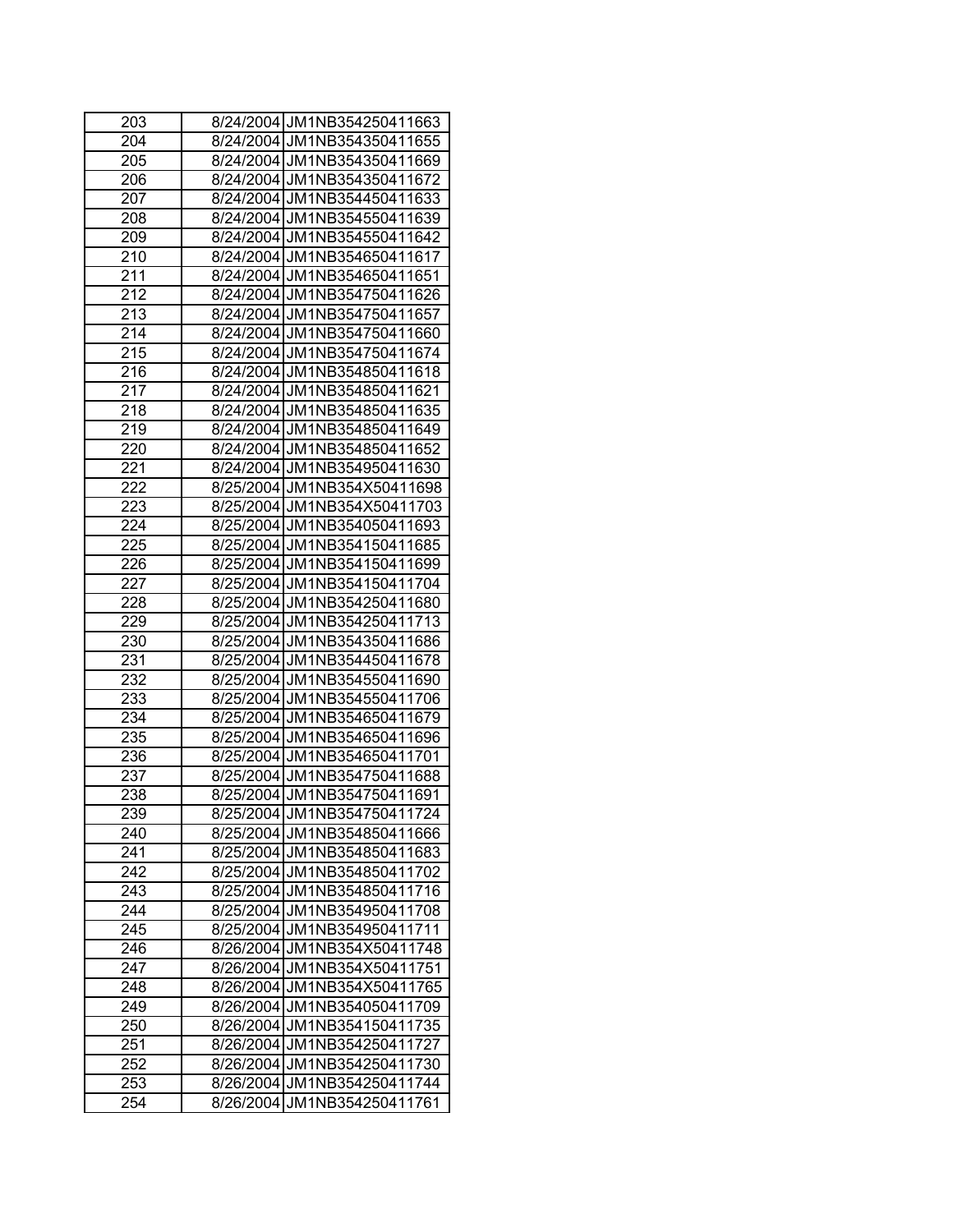| 255 | 8/26/2004 JM1NB354250411775    |
|-----|--------------------------------|
| 256 | 8/26/2004 JM1NB354350411719    |
| 257 | 8/26/2004 JM1NB354350411722    |
| 258 | 8/26/2004 JM1NB354350411753    |
| 259 | 8/26/2004 JM1NB354450411714    |
| 260 | 8/26/2004 JM1NB354450411731    |
| 261 | 8/26/2004 JM1NB354450411745    |
| 262 | 8/26/2004 JM1NB354450411759    |
| 263 | 8/26/2004 JM1NB354450411776    |
| 264 | 8/26/2004 JM1NB354550411737    |
| 265 | 8/26/2004 JM1NB354550411768    |
| 266 | 8/26/2004 JM1NB354650411763    |
| 267 | 8/26/2004 JM1NB354750411769    |
| 268 | 8/26/2004 JM1NB354750411772    |
| 269 | 8/26/2004 JM1NB354850411750    |
| 270 | 8/26/2004 JM1NB354850411778    |
| 271 | 8/26/2004 JM1NB354950411725    |
| 272 | 8/26/2004 JM1NB354950411739    |
| 273 | 8/26/2004 JM1NB354950411756    |
| 274 | 8/27/2004 JM1NB354X50411782    |
| 275 | 8/27/2004 JM1NB354X50411815    |
| 276 | 8/27/2004 JM1NB354X50411832    |
| 277 | 8/27/2004 JM1NB354050411807    |
| 278 | 8/27/2004 JM1NB354050411810    |
| 279 | 8/27/2004 JM1NB354150411802    |
| 280 | JM1NB354150411816<br>8/27/2004 |
| 281 | JM1NB354250411792<br>8/27/2004 |
| 282 | 8/27/2004 JM1NB354250411811    |
| 283 | 8/27/2004 JM1NB354250411825    |
| 284 | 8/27/2004 JM1NB354450411809    |
| 285 | 8/27/2004 JM1NB354550411785    |
| 286 | 8/27/2004 JM1NB354550411799    |
| 287 | 8/27/2004 JM1NB354650411794    |
| 288 | 8/27/2004 JM1NB354650411813    |
| 289 | 8/27/2004IJM1NB354650411830    |
| 290 | 8/27/2004 JM1NB354750411805    |
| 291 | 8/27/2004 JM1NB354750411819    |
| 292 | 8/27/2004 JM1NB354850411781    |
| 293 | 8/27/2004 JM1NB354850411795    |
| 294 | 8/27/2004 JM1NB354950411787    |
| 295 | 8/27/2004 JM1NB354950411790    |
| 296 | 8/27/2004<br>JM1NB354950411823 |
| 297 | JM1NB354X50411846<br>8/28/2004 |
| 298 | 8/28/2004<br>JM1NB354050411838 |
| 299 | JM1NB354050411841<br>8/28/2004 |
| 300 | 8/28/2004<br>JM1NB354150411847 |
| 301 | JM1NB354250411856<br>8/28/2004 |
| 302 | 8/28/2004<br>JM1NB354650411844 |
| 303 | 8/28/2004<br>JM1NB354750411836 |
| 304 | 8/28/2004<br>JM1NB354950411854 |
| 305 | JM1NB354550411852<br>8/30/2004 |
| 306 | JM1NB354850411859<br>8/30/2004 |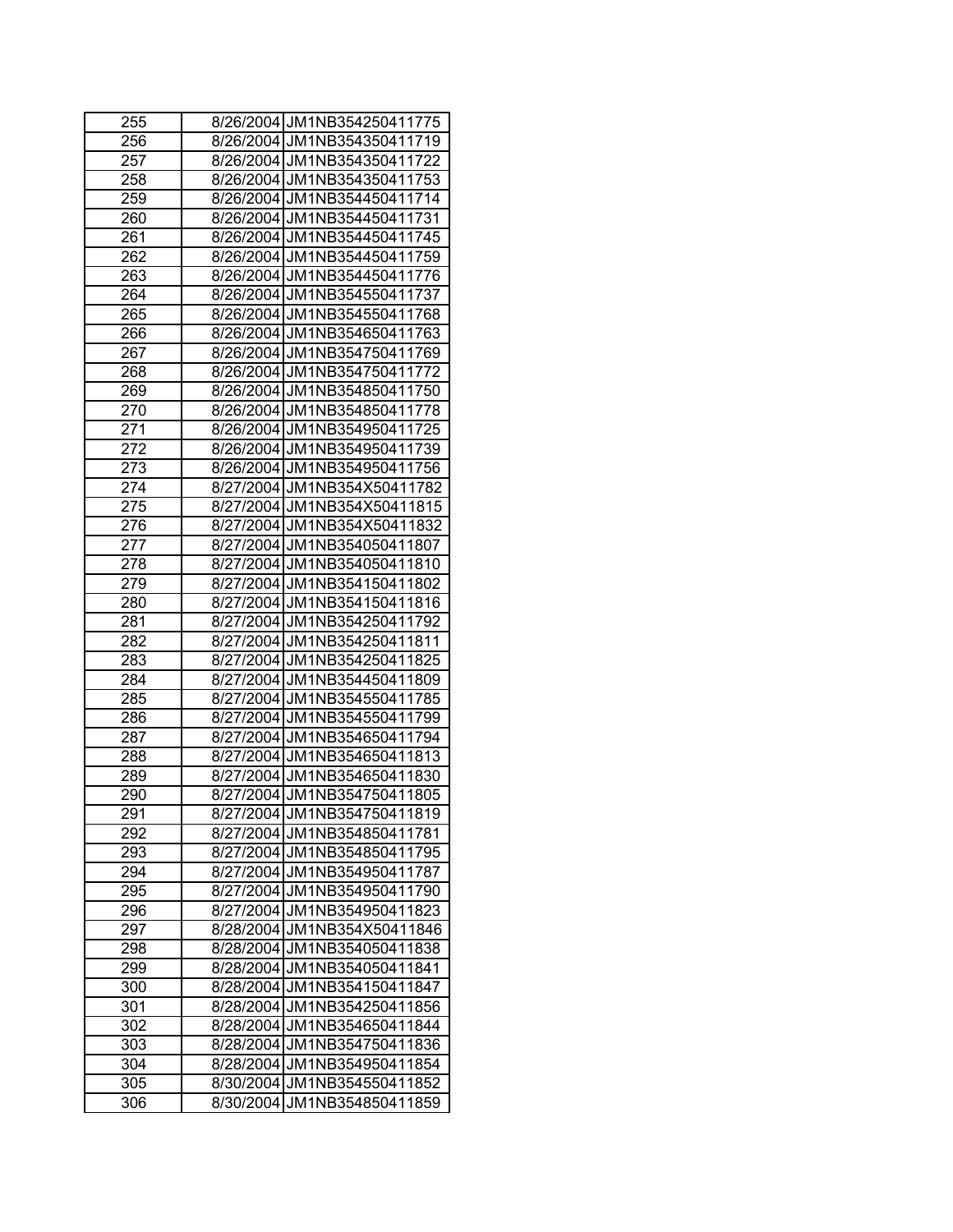| 307              | 8/31/2004 JM1NB354X50411894   |
|------------------|-------------------------------|
| 308              | 8/31/2004 JM1NB354X50411913   |
| 309              | 8/31/2004 JM1NB354050411872   |
| 310              | 8/31/2004 JM1NB354050411886   |
| 311              | 8/31/2004 JM1NB354150411864   |
| 312              | 8/31/2004 JM1NB354150411878   |
| $\overline{313}$ | 8/31/2004 JM1NB354150411881   |
| 314              | 8/31/2004 JM1NB354150411900   |
| 315              | 8/31/2004 JM1NB354450411857   |
| 316              | 8/31/2004 JM1NB354450411891   |
| 317              | 8/31/2004 JM1NB354550411883   |
| 318              | 8/31/2004 JM1NB354550411897   |
| 319              | 8/31/2004 JM1NB354550411902   |
| 320              | 8/31/2004 JM1NB354550411916   |
| 321              | 8/31/2004 JM1NB354650411875   |
| 322              | 8/31/2004 JM1NB354650411889   |
| 323              | 8/31/2004 JM1NB354650411908   |
| 324              | 8/31/2004 JM1NB354650411911   |
| 325              | 8/31/2004 JM1NB354750411867   |
| 326              | 8/31/2004 JM1NB354850411862   |
| 327              | 8/31/2004 JM1NB354950411868   |
| 328              | 8/31/2004 JM1NB354950411885   |
| 329              | 8/31/2004 JM1NB354950411904   |
| 330              | 8/31/2004 JM1NB354950411918   |
| 331              | 9/1/2004 JM1NB354X50411927    |
| 332              | 9/1/2004 JM1NB354X50411930    |
| 333              | 9/1/2004 JM1NB354X50411958    |
| 334              | 9/1/2004 JM1NB354050411919    |
| 335              | 9/1/2004 JM1NB354050411922    |
| 336              | 9/1/2004 JM1NB354150411962    |
| 337              | 9/1/2004 JM1NB354250411940    |
| 338              | 9/1/2004 JM1NB354350411946    |
| 339              | 9/1/2004 JM1NB354450411955    |
| 340              | 9/1/2004 JM1NB354550411933    |
| 341              | 9/1/2004 JM1NB354550411950    |
| 342              | 9/1/2004 JM1NB354650411939    |
| 343              | 9/1/2004 JM1NB354650411956    |
| 344              | 9/1/2004 JM1NB354850411943    |
| 345              | 9/1/2004 JM1NB354950411935    |
| 346              | 9/2/2004 JM1NB354X50411989    |
| 347              | 9/2/2004 JM1NB354150411976    |
| 348              | JM1NB354250411968<br>9/2/2004 |
| 349              | JM1NB354250411999<br>9/2/2004 |
| 350              | JM1NB354350411980<br>9/2/2004 |
| 351              | JM1NB354350411994<br>9/2/2004 |
| 352              | JM1NB354450411969<br>9/2/2004 |
| 353              | 9/2/2004<br>JM1NB354450411986 |
| 354              | 9/2/2004<br>JM1NB354550411978 |
| 355              | 9/2/2004<br>JM1NB354550412001 |
| 356              | 9/2/2004<br>JM1NB354650411973 |
| 357              | JM1NB354750411996<br>9/2/2004 |
| 358              | JM1NB354950411966<br>9/2/2004 |
|                  |                               |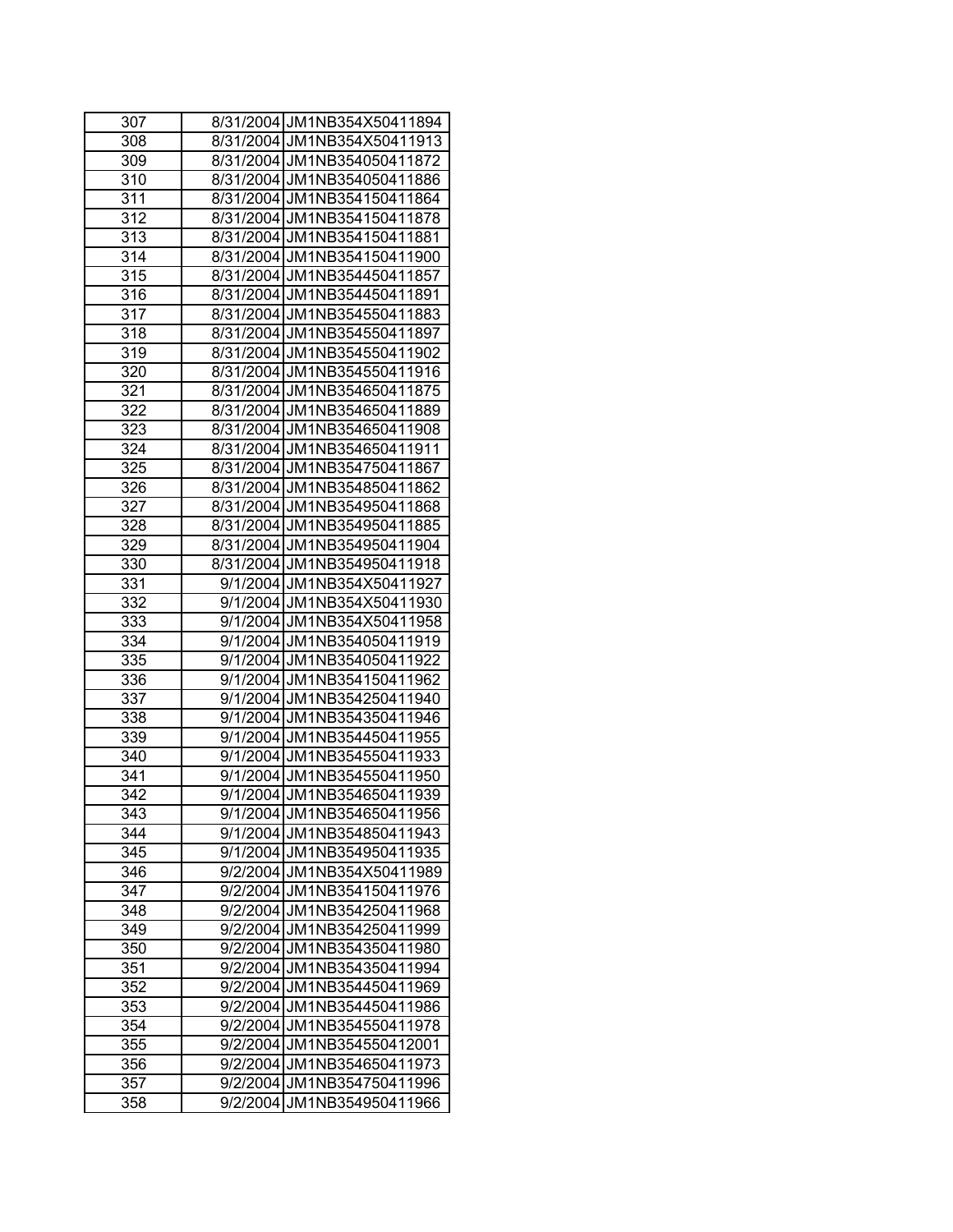| 359              |          | 9/2/2004 JM1NB354950411983 |
|------------------|----------|----------------------------|
| 360              |          | 9/3/2004 JM1NB354150412030 |
| $\overline{361}$ |          | 9/3/2004 JM1NB354250412005 |
| 362              |          | 9/3/2004 JM1NB354350412014 |
| 363              |          | 9/3/2004 JM1NB354850412008 |
| 364              |          | 9/3/2004 JM1NB354950411949 |
| 365              |          | 9/3/2004 JM1NB354950412020 |
| 366              |          | 9/4/2004 JM1NB354050412018 |
| 367              |          | 9/4/2004 JM1NB354050412035 |
| 368              |          | 9/4/2004 JM1NB354150412027 |
| 369              |          | 9/4/2004 JM1NB354150412044 |
| 370              |          | 9/4/2004 JM1NB354450412023 |
| 371              |          | 9/4/2004 JM1NB354550412032 |
| 372              |          | 9/4/2004 JM1NB354550412046 |
| 373              |          | 9/4/2004 JM1NB354850412039 |
| 374              |          | 9/4/2004 JM1NB354950412048 |
| 375              |          | 9/6/2004 JM1NB354X50412057 |
| 376              |          | 9/6/2004 JM1NB354X50412060 |
| 377              |          | 9/6/2004 JM1NB354050412066 |
| 378              |          | 9/6/2004 JM1NB354150412075 |
| 379              |          | 9/6/2004 JM1NB354250412084 |
| 380              |          | 9/6/2004 JM1NB354350412062 |
| 381              |          | 9/6/2004 JM1NB354450412054 |
| 382              |          | 9/6/2004 JM1NB354650412069 |
| 383              |          | 9/6/2004 JM1NB354650412072 |
| 384              |          | 9/6/2004 JM1NB354750412081 |
| 385              |          | 9/6/2004 JM1NB354950412051 |
| 386              |          | 9/6/2004 JM1NB354950412065 |
| 387              |          | 9/6/2004 JM1NB354950412079 |
| 388              |          | 9/6/2004 JM1NB354950412082 |
| 389              |          | 9/8/2004 JM1NB354050412102 |
| 390              |          | 9/8/2004 JM1NB354150412089 |
| 391              |          | 9/8/2004 JM1NB354150412092 |
| 392              |          | 9/8/2004 JM1NB354150412108 |
| 393              |          | 9/8/2004 JM1NB354450412099 |
| 394              |          | 9/8/2004 JM1NB354650412105 |
| 395              |          | 9/8/2004 JM1NB354750412095 |
| 396              |          | 9/8/2004 JM1NB354850412090 |
| 397              |          | 9/8/2004 JM1NB354950412096 |
| 398              |          | 9/8/2004 JM1NB354950412101 |
| 399              |          | 9/9/2004 JM1NB354X50412012 |
| 400              | 9/9/2004 | JM1NB354X50412110          |
| 401              | 9/9/2004 | JM1NB354150412111          |
| 402              |          | 9/9/2004 JM1NB354150412125 |
| 403              | 9/9/2004 | JM1NB354250412120          |
| 404              | 9/9/2004 | JM1NB354350411087          |
| 405              | 9/9/2004 | JM1NB354350412126          |
| 406              | 9/9/2004 | JM1NB354550412130          |
| 407              | 9/9/2004 | JM1NB354650412119          |
| 408              | 9/9/2004 | JM1NB354650412122          |
| 409              |          | 9/9/2004 JM1NB354750412128 |
| 410              |          | 9/9/2004 JM1NB354950412115 |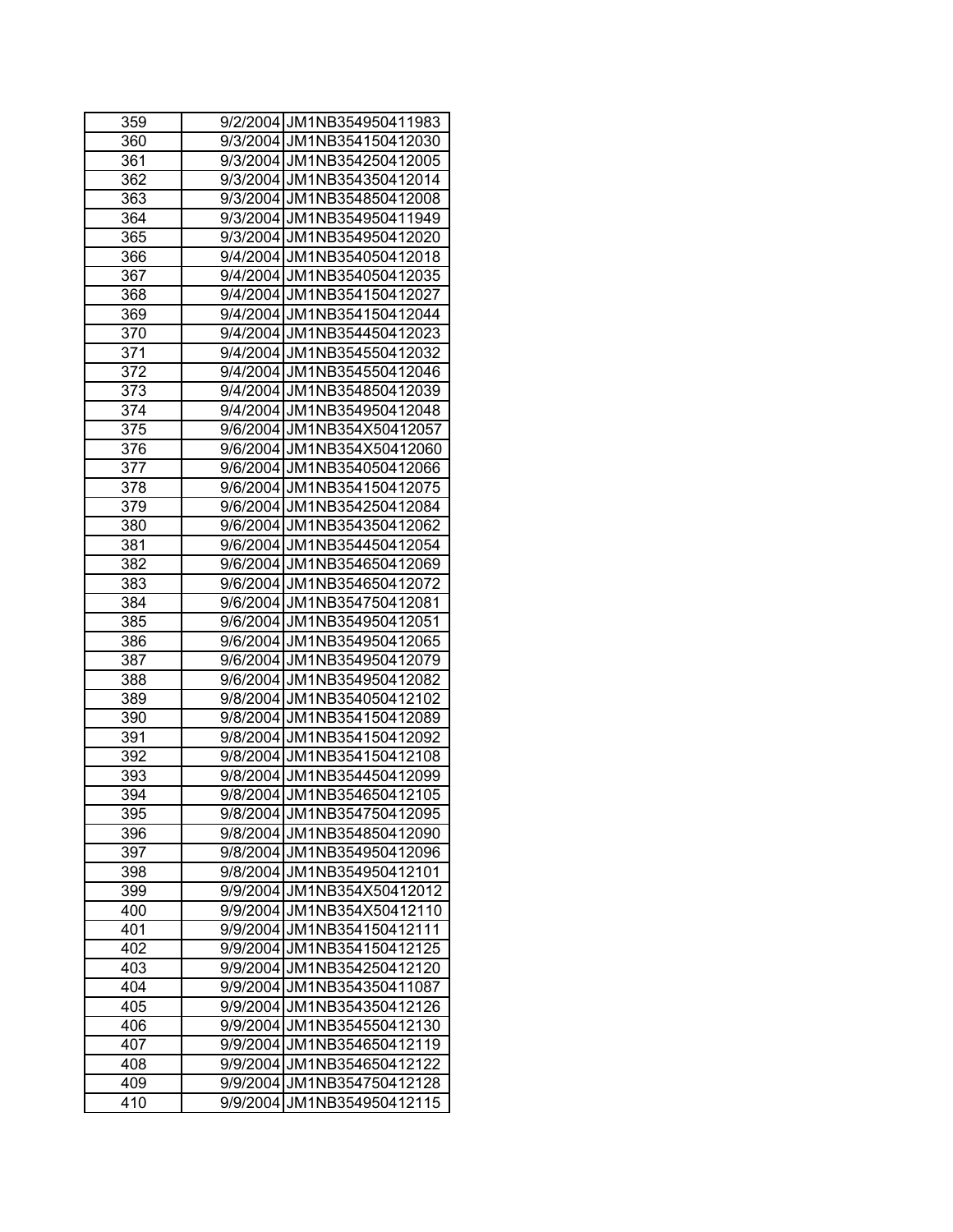| 411 | 9/9/2004 JM1NB354950412132     |
|-----|--------------------------------|
| 412 | 9/10/2004 JM1NB354X50412138    |
| 413 | 9/10/2004 JM1NB354X50412141    |
| 414 | 9/10/2004 JM1NB354050412116    |
| 415 | 9/10/2004 JM1NB354050412147    |
| 416 | 9/10/2004 JM1NB354150412139    |
| 417 | 9/10/2004 JM1NB354150412142    |
| 418 | 9/10/2004 JM1NB354250412134    |
| 419 | 9/10/2004 JM1NB354250412151    |
| 420 | 9/10/2004 JM1NB354450412149    |
| 421 | 9/10/2004 JM1NB354650412153    |
| 422 | 9/10/2004 JM1NB354750412145    |
| 423 | 9/11/2004 JM1NB354X50412155    |
| 424 | 9/11/2004 JM1NB354X50412169    |
| 425 | 9/11/2004 JM1NB354250412165    |
| 426 | 9/11/2004 JM1NB354350412157    |
| 427 | 9/11/2004 JM1NB354550412161    |
| 428 | 9/11/2004 JM1NB354650412167    |
| 429 | 9/11/2004 JM1NB354950412163    |
| 430 | 9/13/2004 JM1NB354050412178    |
| 431 | 9/13/2004 JM1NB354150412173    |
| 432 | 9/13/2004 JM1NB354250412179    |
| 433 | 9/13/2004 JM1NB354450412183    |
| 434 | 9/13/2004 JM1NB354550412175    |
| 435 | 9/13/2004 JM1NB354750412176    |
| 436 | 9/13/2004 JM1NB354850412171    |
| 437 | 9/13/2004 JM1NB354850412185    |
| 438 | 9/13/2004 JM1NB354950412180    |
| 439 | 9/14/2004 JM1NB354X50412205    |
| 440 | 9/14/2004 JM1NB354050412195    |
| 441 | 9/14/2004 JM1NB354050412200    |
| 442 | 9/14/2004 JM1NB354150412187    |
| 443 | 9/14/2004 JM1NB354350412191    |
| 444 | 9/14/2004 JM1NB354350412207    |
| 445 | 9/14/2004 JM1NB354450412197    |
| 446 | 9/14/2004 JM1NB354550412189    |
| 447 | 9/14/2004 JM1NB354550412211    |
| 448 | 9/14/2004 JM1NB354850412199    |
| 449 | 9/14/2004 JM1NB354950412194    |
| 450 | 9/15/2004 JM1NB354X50412219    |
| 451 | 9/15/2004 JM1NB354X50412222    |
| 452 | 9/15/2004 JM1NB354050412214    |
| 453 | 9/15/2004<br>JM1NB354050412228 |
| 454 | 9/15/2004<br>JM1NB354050412231 |
| 455 | 9/15/2004 JM1NB354250412232    |
| 456 | 9/15/2004 JM1NB354450412216    |
| 457 | 9/15/2004 JM1NB354550412225    |
| 458 | 9/15/2004<br>JM1NB354650412203 |
| 459 | 9/15/2004 JM1NB354650412220    |
| 460 | 9/15/2004 JM1NB354750412226    |
| 461 | 9/15/2004 JM1NB354950412213    |
| 462 | 9/16/2004 JM1NB354050412262    |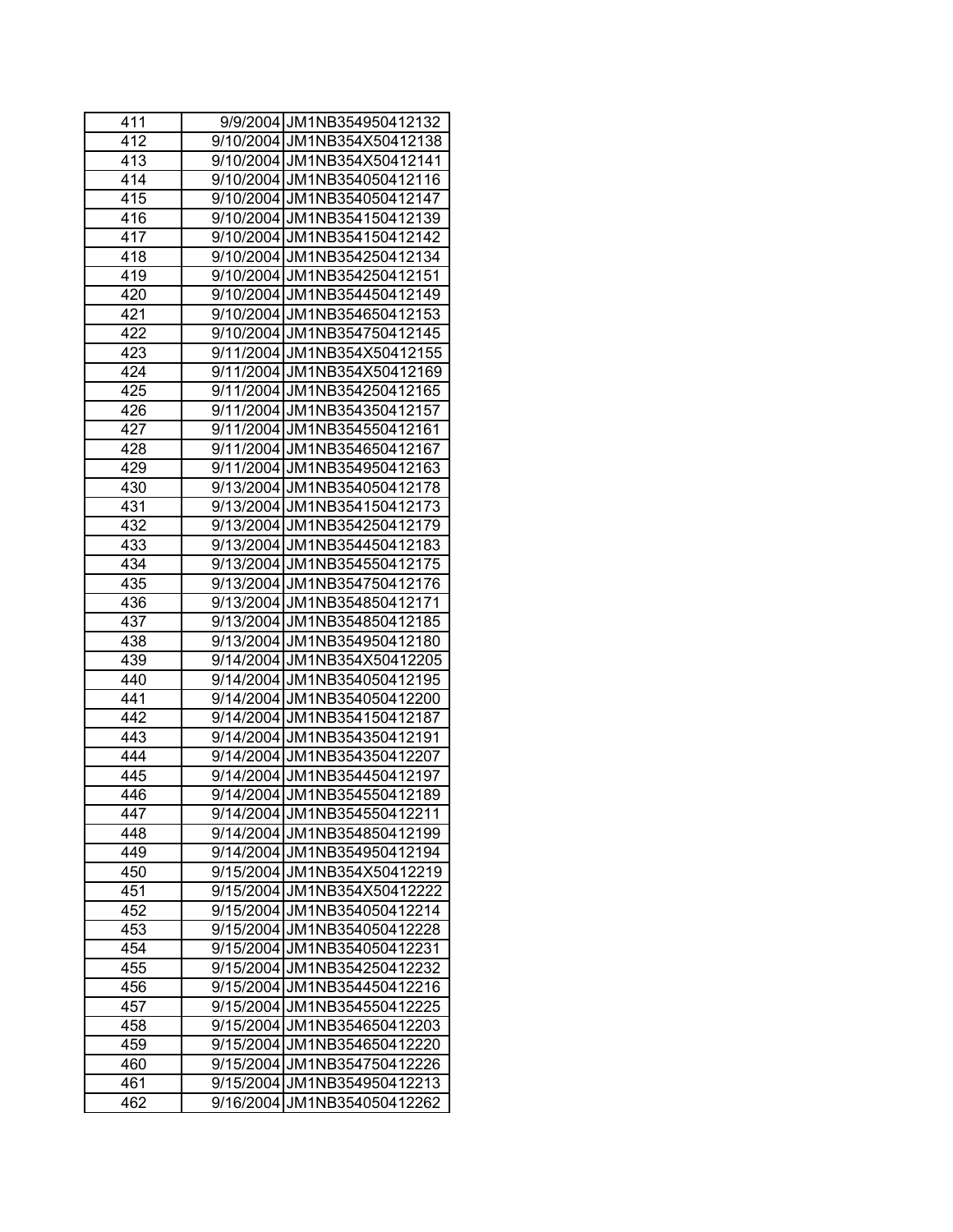| 463 | 9/16/2004 JM1NB354150412240    |
|-----|--------------------------------|
| 464 | 9/16/2004 JM1NB354150412254    |
| 465 | 9/16/2004 JM1NB354450412247    |
| 466 | 9/16/2004 JM1NB354550412256    |
| 467 | 9/16/2004 JM1NB354850412221    |
| 468 | 9/16/2004 JM1NB354850412249    |
| 469 | 9/16/2004 JM1NB354850412252    |
| 470 | 9/16/2004 JM1NB354950412244    |
| 471 | 9/17/2004 JM1NB354X50412267    |
| 472 | 9/17/2004 JM1NB354X50412284    |
| 473 | 9/17/2004 JM1NB354050412276    |
| 474 | 9/17/2004 JM1NB354150412237    |
| 475 | 9/17/2004 JM1NB354150412271    |
| 476 | 9/17/2004 JM1NB354250412277    |
| 477 | 9/17/2004 JM1NB354250412280    |
| 478 | 9/17/2004 JM1NB354350412269    |
| 479 | 9/17/2004 JM1NB354450412264    |
| 480 | 9/17/2004 JM1NB354450412278    |
| 481 | 9/17/2004 JM1NB354550412287    |
| 482 | 9/17/2004 JM1NB354550412290    |
| 483 | 9/17/2004 JM1NB354650412234    |
| 484 | 9/17/2004 JM1NB354650412282    |
| 485 | 9/17/2004 JM1NB354750412274    |
| 486 | 9/17/2004 JM1NB354750412288    |
| 487 | 9/18/2004 JM1NB354150412299    |
| 488 | 9/18/2004 JM1NB354250412294    |
| 489 | 9/18/2004 JM1NB354650412296    |
| 490 | 9/18/2004 JM1NB354650412301    |
| 491 | 9/18/2004 JM1NB354950412292    |
| 492 | 9/20/2004 JM1NB354050412309    |
| 493 | 9/20/2004 JM1NB354150412304    |
| 494 | 9/20/2004 JM1NB354150412318    |
| 495 | 9/20/2004 JM1NB354150412321    |
| 496 | 9/20/2004 JM1NB354250412313    |
| 497 | 9/20/2004 JM1NB354250412327    |
| 498 | 9/20/2004 JM1NB354350412319    |
| 499 | 9/20/2004 JM1NB354450412328    |
| 500 | 9/20/2004 JM1NB354650412315    |
| 501 | 9/20/2004 JM1NB354750412307    |
| 502 | 9/20/2004 JM1NB354750412324    |
| 503 | 9/20/2004 JM1NB354850412302    |
| 504 | 9/20/2004<br>JM1NB354950412311 |
| 505 | 9/21/2004<br>JM1NB354050412343 |
| 506 | 9/21/2004<br>JM1NB354250412330 |
| 507 | 9/21/2004<br>JM1NB354250412344 |
| 508 | 9/21/2004<br>JM1NB354350412336 |
| 509 | 9/21/2004<br>JM1NB354650412332 |
| 510 | 9/21/2004<br>JM1NB354750412338 |
| 511 | 9/21/2004<br>JM1NB354850412347 |
| 512 | 9/22/2004<br>JM1NB354X50412351 |
| 513 | 9/22/2004<br>JM1NB354X50412365 |
| 514 | JM1NB354050412360<br>9/22/2004 |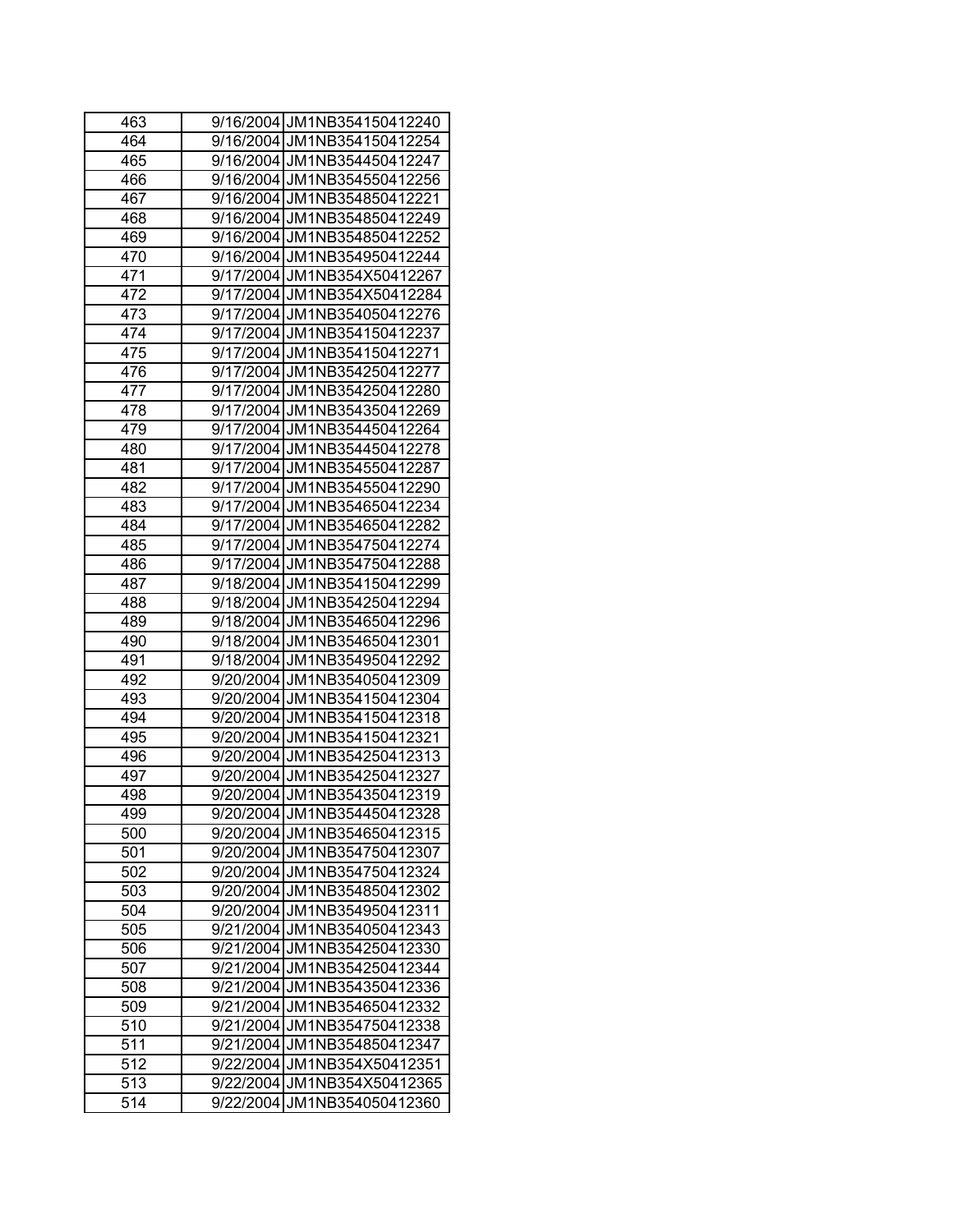| 515              | 9/22/2004 JM1NB354250412358    |
|------------------|--------------------------------|
| 516              | 9/22/2004 JM1NB354550412354    |
| 517              | 9/22/2004 JM1NB354550412371    |
| 518              | 9/22/2004 JM1NB354850412364    |
| 519              | 9/22/2004 JM1NB354950412373    |
| $\overline{520}$ | 9/23/2004 JM1NB354X50412379    |
| 521              | 9/23/2004 JM1NB354X50412382    |
| 522              | 9/23/2004 JM1NB354X50412396    |
| 523              | 9/23/2004 JM1NB354050412388    |
| 524              | 9/23/2004 JM1NB354050412391    |
| 525              | 9/23/2004 JM1NB354350412384    |
| 526              | 9/23/2004 JM1NB354450412393    |
| 527              | 9/23/2004 JM1NB354550412404    |
| 528              | 9/23/2004 JM1NB354650412394    |
| 529              | 9/23/2004 JM1NB354750412405    |
| 530              | 9/23/2004 JM1NB354850412378    |
| 531              | 9/23/2004 JM1NB354850412381    |
| 532              | 9/24/2004 JM1NB354X50412415    |
| 533              | 9/24/2004 JM1NB354050412410    |
| 534              | 9/24/2004 JM1NB354150412397    |
| $\overline{5}35$ | 9/24/2004 JM1NB354150412402    |
| 536              | 9/24/2004 JM1NB354250412411    |
| 537              | 9/24/2004 JM1NB354350412398    |
| 538              | 9/24/2004 JM1NB354350412417    |
| 539              | 9/24/2004 JM1NB354450412409    |
| 540              | 9/24/2004 JM1NB354750412369    |
| 541              | 9/24/2004 JM1NB354750412419    |
| 542              | 9/24/2004 JM1NB354950412406    |
| 543              | 9/24/2004 JM1NB354950412423    |
| 544              | 9/25/2004 JM1NB354450412426    |
| 545              | 9/25/2004 JM1NB354650412430    |
| 546              | JM1NB354850412428<br>9/25/2004 |
| 547              | 9/27/2004 JM1NB354X50412432    |
| 548              | 9/27/2004LJM1NB354050412441    |
| 549              | 9/27/2004 JM1NB354150412433    |
| 550              | 9/27/2004 JM1NB354150412447    |
| 551              | 9/27/2004 JM1NB354150412450    |
| 552              | 9/27/2004 JM1NB354250412439    |
| 553              | 9/27/2004 JM1NB354350412434    |
| 554              | 9/27/2004 JM1NB354350412448    |
| 555              | 9/27/2004 JM1NB354550412435    |
| 556              | 9/27/2004<br>JM1NB354650412444 |
| 557              | JM1NB354750412453<br>9/27/2004 |
| 558              | 9/27/2004<br>JM1NB354850412445 |
| 559              | 9/28/2004<br>JM1NB354X50412463 |
| 560              | 9/28/2004<br>JM1NB354X50412477 |
| 561              | JM1NB354050412469<br>9/28/2004 |
| 562              | JM1NB354050412472<br>9/28/2004 |
| 563              | 9/28/2004<br>JM1NB354150412481 |
| 564              | 9/28/2004<br>JM1NB354350412465 |
| 565              | JM1NB354350412479<br>9/28/2004 |
| 566              | JM1NB354450412474<br>9/28/2004 |
|                  |                                |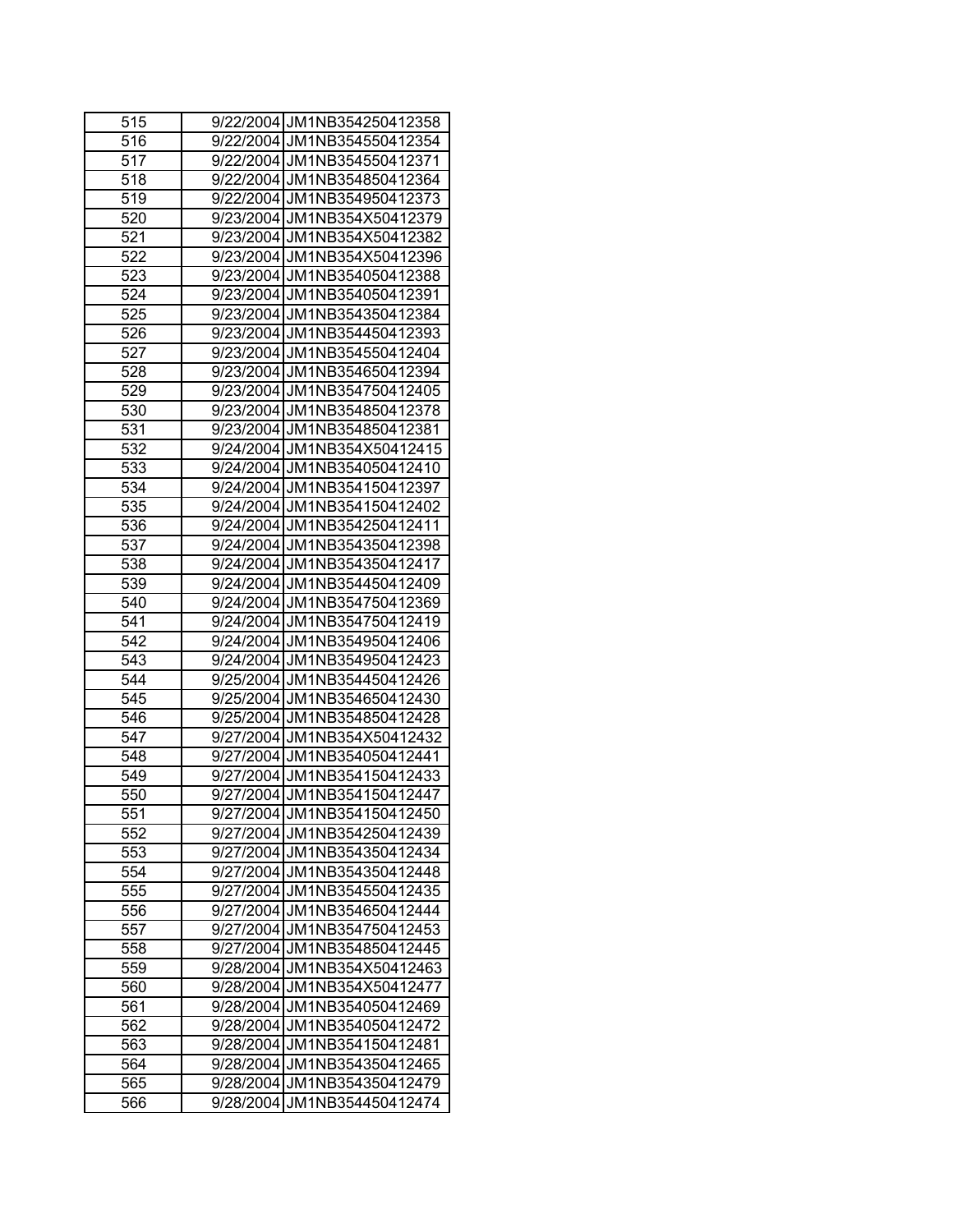| 567              | 9/28/2004 JM1NB354850412459     |
|------------------|---------------------------------|
| 568              | 9/28/2004 JM1NB354850412462     |
| 569              | 9/28/2004 JM1NB354850412476     |
| 570              | 9/28/2004 JM1NB354950412437     |
| 571              | 9/29/2004 JM1NB354X50412494     |
| $\overline{572}$ | 9/29/2004 JM1NB354050412486     |
| 573              | 9/29/2004 JM1NB354050412505     |
| 574              | 9/29/2004 JM1NB354150412500     |
| 575              | 9/29/2004 JM1NB354250412490     |
| 576              | 9/29/2004 JM1NB354350412482     |
| 577              | 9/29/2004 JM1NB354350412496     |
| 578              | 9/29/2004 JM1NB354350412501     |
| 579              | 9/29/2004 JM1NB354450412457     |
| 580              | 9/29/2004 JM1NB354450412488     |
| 581              | JM1NB354450412491<br>9/29/2004  |
| 582              | 9/29/2004 JM1NB354450412507     |
| 583              | JM1NB354550412483<br>9/29/20041 |
| 584              | 9/29/2004 JM1NB354750412498     |
| 585              | 9/29/2004 JM1NB354750412503     |
| 586              | 9/29/2004 JM1NB354950412468     |
| 587              | 9/29/2004 JM1NB354950412471     |
| 588              | 9/29/2004 JM1NB354950412485     |
| 589              | 9/30/2004 JM1NB354X50412527     |
| 590              | 9/30/2004 JM1NB354X50412530     |
| 591              | JM1NB354050412536<br>9/30/2004  |
| 592              | JM1NB354350412515<br>9/30/2004  |
| 593              | JM1NB354350412532<br>9/30/2004  |
| 594              | 9/30/2004 JM1NB354450412510     |
| 595              | 9/30/2004 JM1NB354450412524     |
| 596              | 9/30/2004 JM1NB354550412516     |
| 597              | 9/30/2004 JM1NB354650412525     |
| 598              | JM1NB354750412520<br>9/30/2004  |
| 599              | JM1NB354750412534<br>9/30/2004  |
| 600              | JM1NB354850412512<br>9/30/20041 |
| 601              | 9/30/2004 JM1NB354950412521     |
| 602              | 10/1/2004 JM1NB354X50412558     |
| 603              | 10/1/2004 JM1NB354050412553     |
| 604              | 10/1/2004 JM1NB354150412559     |
| 605              | 10/1/2004 JM1NB354150412562     |
| 606              | 10/1/2004 JM1NB354250412554     |
| 607              | 10/1/2004 JM1NB354250412571     |
| 608              | JM1NB354350412563<br>10/1/2004  |
| 609              | JM1NB354450412538<br>10/1/2004  |
| 610              | JM1NB354450412569<br>10/1/2004  |
| 611              | JM1NB354550412547<br>10/1/2004  |
| 612              | 10/1/2004<br>JM1NB354550412550  |
| 613              | 10/1/2004<br>JM1NB354650412539  |
| 614              | 10/1/2004<br>JM1NB354650412542  |
| 615              | 10/1/2004<br>JM1NB354650412556  |
| 616              | 10/1/2004<br>JM1NB354850412543  |
| 617              | 10/4/2004<br>JM1NB354X50412575  |
| 618              | JM1NB354X50412592<br>10/4/2004  |
|                  |                                 |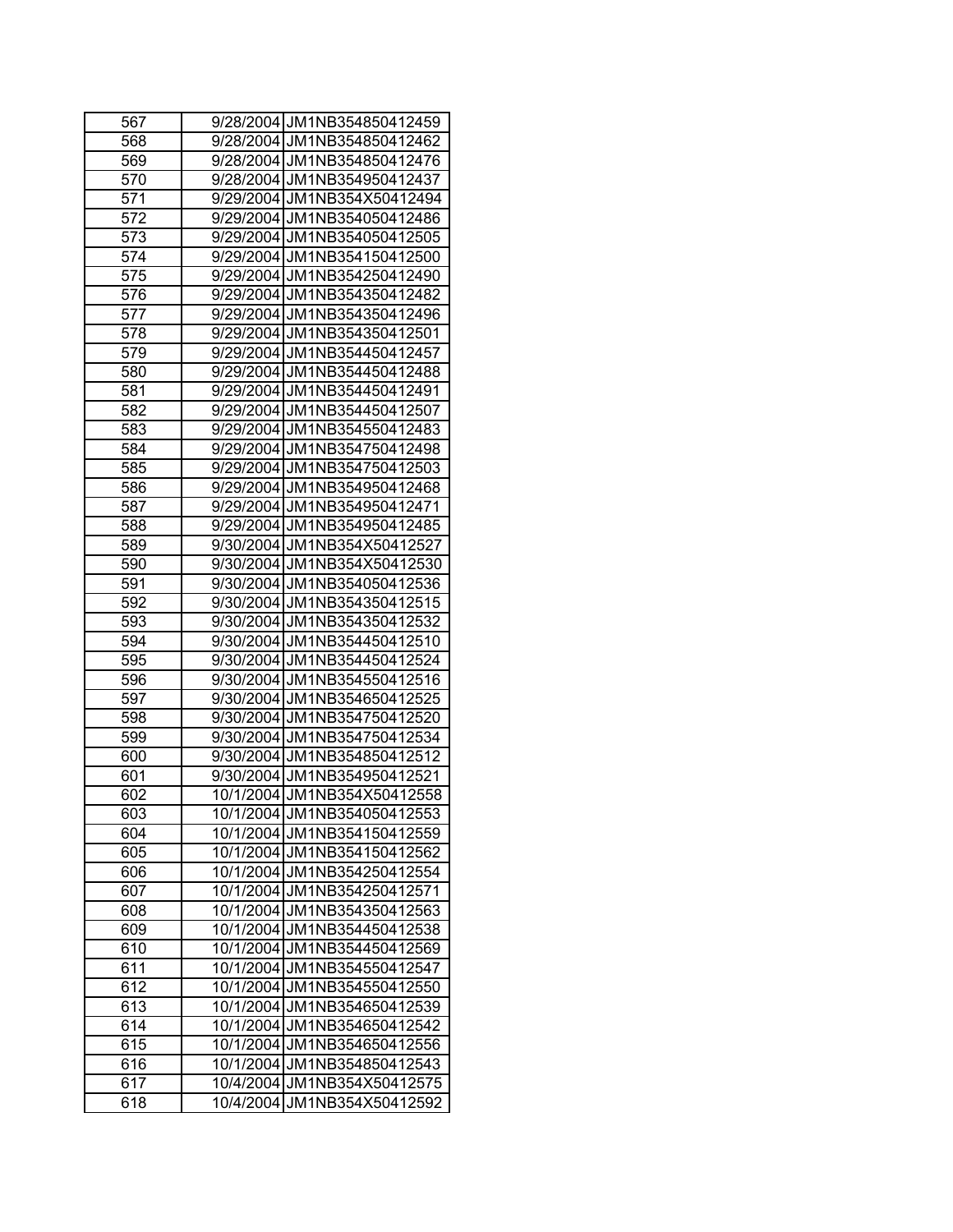| 619 | 10/4/2004 JM1NB354050412603    |
|-----|--------------------------------|
| 620 | 10/4/2004 JM1NB354050412617    |
| 621 | 10/4/2004 JM1NB354150412612    |
| 622 | 10/4/2004 JM1NB354250412568    |
| 623 | 10/4/2004 JM1NB354250412585    |
| 624 | 10/4/2004 JM1NB354250412599    |
| 625 | 10/4/2004 JM1NB354350412577    |
| 626 | 10/4/2004 JM1NB354550412578    |
| 627 | 10/4/2004 JM1NB354650412573    |
| 628 | 10/4/2004 JM1NB354650412590    |
| 629 | 10/4/2004 JM1NB354650412606    |
| 630 | 10/4/2004 JM1NB354750412582    |
| 631 | 10/4/2004 JM1NB354750412596    |
| 632 | 10/4/2004 JM1NB354750412601    |
| 633 | 10/4/2004 JM1NB354850412588    |
| 634 | 10/4/2004 JM1NB354850412610    |
| 635 | 10/5/2004 JM1NB354X50412625    |
| 636 | 10/5/2004 JM1NB354X50412639    |
| 637 | 10/5/2004 JM1NB354X50412642    |
| 638 | 10/5/2004 JM1NB354150412660    |
| 639 | 10/5/2004 JM1NB354250412635    |
| 640 | 10/5/2004 JM1NB354250412649    |
| 641 | 10/5/2004 JM1NB354250412652    |
| 642 | 10/5/2004 JM1NB354350412627    |
| 643 | 10/5/2004 JM1NB354350412644    |
| 644 | 10/5/2004 JM1NB354350412658    |
| 645 | 10/5/2004 JM1NB354450412619    |
| 646 | 10/5/2004 JM1NB354550412631    |
| 647 | 10/5/2004 JM1NB354550412645    |
| 648 | 10/5/2004 JM1NB354550412662    |
| 649 | 10/5/2004 JM1NB354650412623    |
| 650 | 10/5/2004 JM1NB354650412637    |
| 651 | 10/5/2004 JM1NB354650412640    |
| 652 | 10/5/2004 JM1NB354650412654    |
| 653 | 10/5/2004 JM1NB354750412615    |
| 654 | 10/5/2004 JM1NB354950412633    |
| 655 | 10/6/2004 JM1NB354X50412687    |
| 656 | 10/6/2004 JM1NB354050412665    |
| 657 | 10/6/2004 JM1NB354150412657    |
| 658 | 10/6/2004 JM1NB354150412691    |
| 659 | 10/6/2004 JM1NB354250412666    |
| 660 | JM1NB354250412697<br>10/6/2004 |
| 661 | JM1NB354350412675<br>10/6/2004 |
| 662 | JM1NB354450412684<br>10/6/2004 |
| 663 | JM1NB354550412693<br>10/6/2004 |
| 664 | 10/6/2004<br>JM1NB354650412668 |
| 665 | JM1NB354650412671<br>10/6/2004 |
| 666 | 10/6/2004<br>JM1NB354650412685 |
| 667 | 10/6/2004<br>JM1NB354950412678 |
| 668 | 10/6/2004<br>JM1NB354950412700 |
| 669 | 10/7/2004<br>JM1NB354X50412723 |
| 670 | JM1NB354X50412737<br>10/7/2004 |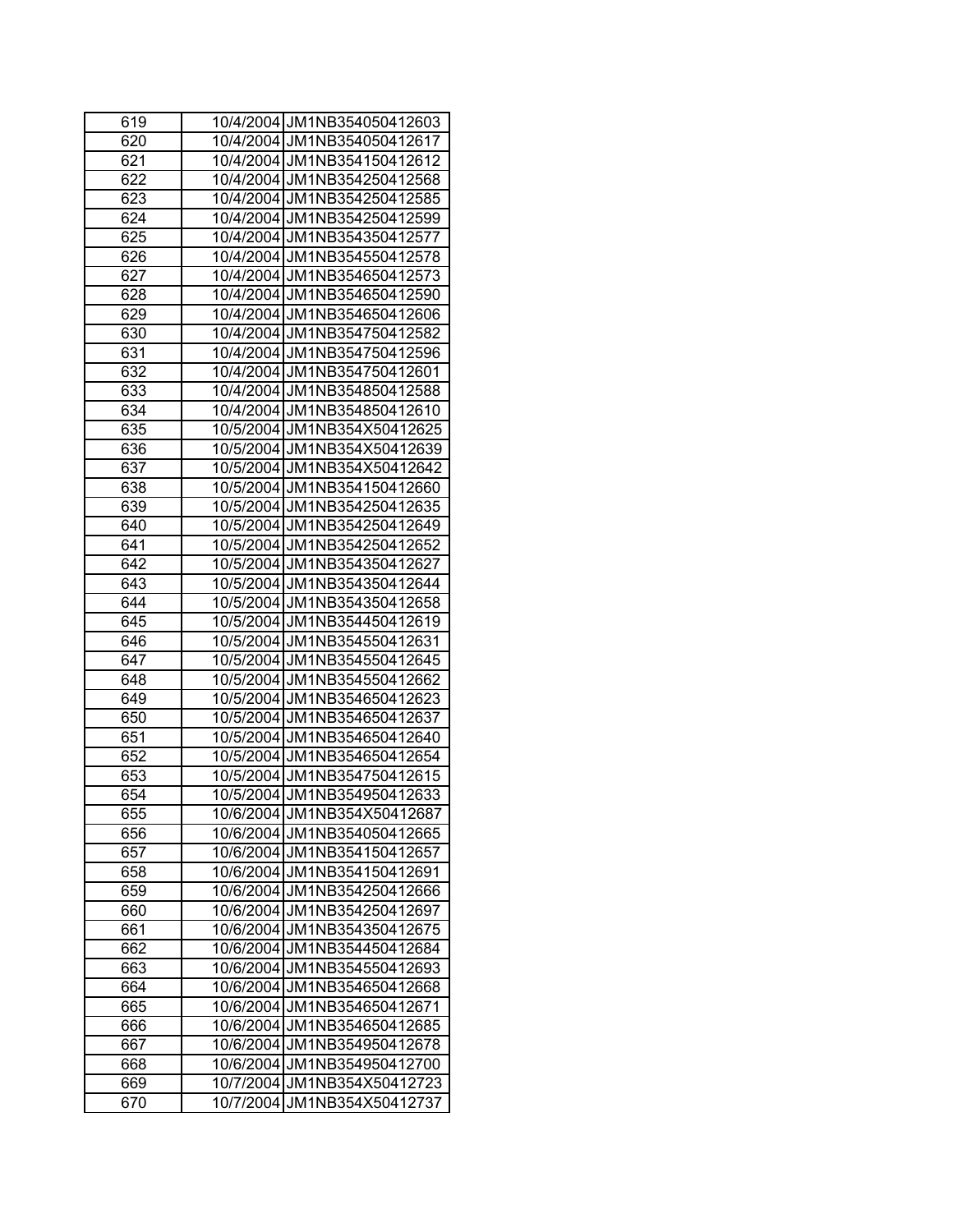| 671              | 10/7/2004 JM1NB354X50412754     |
|------------------|---------------------------------|
| 672              | 10/7/2004 JM1NB354050412682     |
| 673              | 10/7/2004 JM1NB354050412729     |
| 674              | 10/7/2004 JM1NB354050412732     |
| 675              | 10/7/2004 JM1NB354050412746     |
| 676              | 10/7/2004 JM1NB354150412710     |
| 677              | 10/7/2004 JM1NB354250412750     |
| 678              | 10/7/2004 JM1NB354350412708     |
| 679              | 10/7/2004 JM1NB354350412739     |
| 680              | 10/7/2004 JM1NB354450412703     |
| 681              | 10/7/2004 JM1NB354450412717     |
| 682              | 10/7/2004 JM1NB354450412751     |
| 683              | 10/7/2004 JM1NB354550412726     |
| 684              | 10/7/2004 JM1NB354550412743     |
| 685              | 10/7/2004 JM1NB354550412757     |
| 686              | 10/7/2004 JM1NB354650412718     |
| 687              | 10/7/2004 JM1NB354650412735     |
| 688              | 10/7/2004 JM1NB354850412705     |
| 689              | 10/7/2004 JM1NB354950412759     |
| 690              | 10/8/2004 JM1NB354X50412768     |
| 691              | 10/8/2004 JM1NB354050412777     |
| 692              | 10/8/2004 JM1NB354150412772     |
| 693              | 10/8/2004 JM1NB354250412795     |
| 694              | 10/8/2004 JM1NB354350412773     |
| 695              | 10/8/2004 JM1NB354350412787     |
| 696              | 10/8/2004 JM1NB354350412790     |
| 697              | 10/8/2004 JM1NB354450412765     |
| 698              | 10/8/2004 JM1NB354450412779     |
| 699              | 10/8/2004 JM1NB354450412801     |
| 700              | 10/8/2004 JM1NB354650412766     |
| 701              | 10/8/2004 JM1NB354650412783     |
| 702              | 10/8/2004 JM1NB354750412713     |
| 703              | 10/8/2004 JM1NB354750412761     |
| 704              | 10/8/2004 JM1NB354850412784     |
| 705              | 10/8/2004 JM1NB354850412798     |
| 706              | 10/8/2004 JM1NB354950412793     |
| 707              | 10/11/2004 JM1NB354X50412804    |
| 708              | 10/11/2004 JM1NB354050412830    |
| 709              | 10/11/2004 JM1NB354150412822    |
| 710              | 10/11/2004 JM1NB354150412836    |
| 711              | 10/11/2004 JM1NB354250412828    |
| 712              | 10/11/2004 JM1NB354250412845    |
| 713              | JM1NB354350412806<br>10/11/2004 |
| $\overline{714}$ | 10/11/2004<br>JM1NB354450412815 |
| $\overline{715}$ | 10/11/2004<br>JM1NB354550412791 |
| 716              | 10/11/2004<br>JM1NB354550412807 |
| 717              | JM1NB354550412841<br>10/11/2004 |
| 718              | 10/11/2004<br>JM1NB354650412847 |
| 719              | 10/11/2004<br>JM1NB354750412808 |
| 720              | 10/11/2004<br>JM1NB354750412825 |
| 721              | 10/11/2004 JM1NB354750412839    |
| 722              | 10/11/2004 JM1NB354850412803    |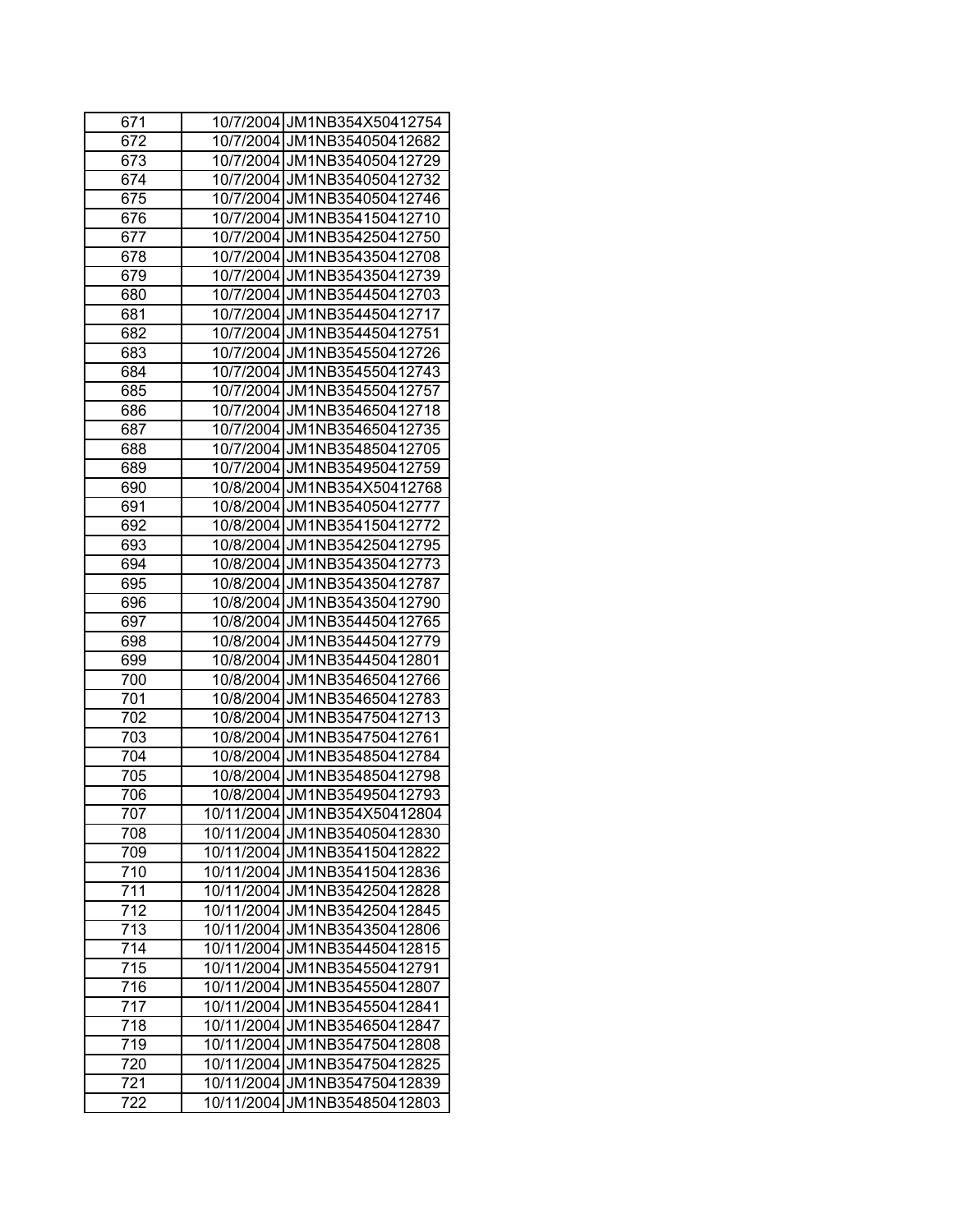| 723 | 10/11/2004 JM1NB354850412820    |
|-----|---------------------------------|
| 724 | 10/11/2004 JM1NB354850412834    |
| 725 | 10/11/2004 JM1NB354950412812    |
| 726 | 10/12/2004 JM1NB354X50412852    |
| 727 | 10/12/2004 JM1NB354050412858    |
| 728 | 10/12/2004 JM1NB354050412861    |
| 729 | 10/12/2004 JM1NB354050412875    |
| 730 | 10/12/2004 JM1NB354150412867    |
| 731 | 10/12/2004 JM1NB354150412870    |
| 732 | 10/12/2004 JM1NB354150412884    |
| 733 | 10/12/2004 JM1NB354350412854    |
| 734 | 10/12/2004 JM1NB354450412863    |
| 735 | 10/12/2004 JM1NB354450412877    |
| 736 | 10/12/2004 JM1NB354550412872    |
| 737 | 10/12/2004 JM1NB354650412850    |
| 738 | 10/12/2004 JM1NB354750412856    |
| 739 | 10/12/2004 JM1NB354750412873    |
| 740 | 10/12/2004 JM1NB354850412879    |
| 741 | 10/12/2004 JM1NB354850412882    |
| 742 | 10/12/2004 JM1NB354950412888    |
| 743 | 10/13/2004 JM1NB354X50412897    |
| 744 | 10/13/2004 JM1NB354050412889    |
| 745 | 10/13/2004 JM1NB354050412908    |
| 746 | 10/13/2004 JM1NB354050412911    |
| 747 | 10/13/2004 JM1NB354150412898    |
| 748 | 10/13/2004 JM1NB354150412917    |
| 749 | 10/13/2004 JM1NB354250412893    |
| 750 | 10/13/2004 JM1NB354250412909    |
| 751 | 10/13/2004 JM1NB354350412904    |
| 752 | 10/13/2004 JM1NB354350412918    |
| 753 | 10/13/2004 JM1NB354350412921    |
| 754 | 10/13/2004 JM1NB354550412886    |
| 755 | 10/13/2004 JM1NB354650412895    |
| 756 | 10/13/2004 JM1NB354650412928    |
| 757 | 10/13/2004 JM1NB354650412931    |
| 758 | 10/13/2004 JM1NB354750412906    |
| 759 | 10/13/2004 JM1NB354850412901    |
| 760 | 10/13/2004 JM1NB354850412915    |
| 761 | 10/13/2004 JM1NB354950412891    |
| 762 | 10/13/2004 JM1NB354950412924    |
| 763 | 10/14/2004 JM1NB354050412942    |
| 764 | 10/14/2004<br>JM1NB354050412956 |
| 765 | JM1NB354050412973<br>10/14/2004 |
| 766 | 10/14/2004<br>JM1NB354150412934 |
| 767 | 10/14/2004<br>JM1NB354150412948 |
| 768 | 10/14/2004<br>JM1NB354150412951 |
| 769 | JM1NB354150412965<br>10/14/2004 |
| 770 | 10/14/2004<br>JM1NB354350412952 |
| 771 | 10/14/2004<br>JM1NB354450412975 |
| 772 | 10/14/2004<br>JM1NB354550412936 |
| 773 | 10/14/2004<br>JM1NB354650412959 |
| 774 | 10/14/2004<br>JM1NB354650412962 |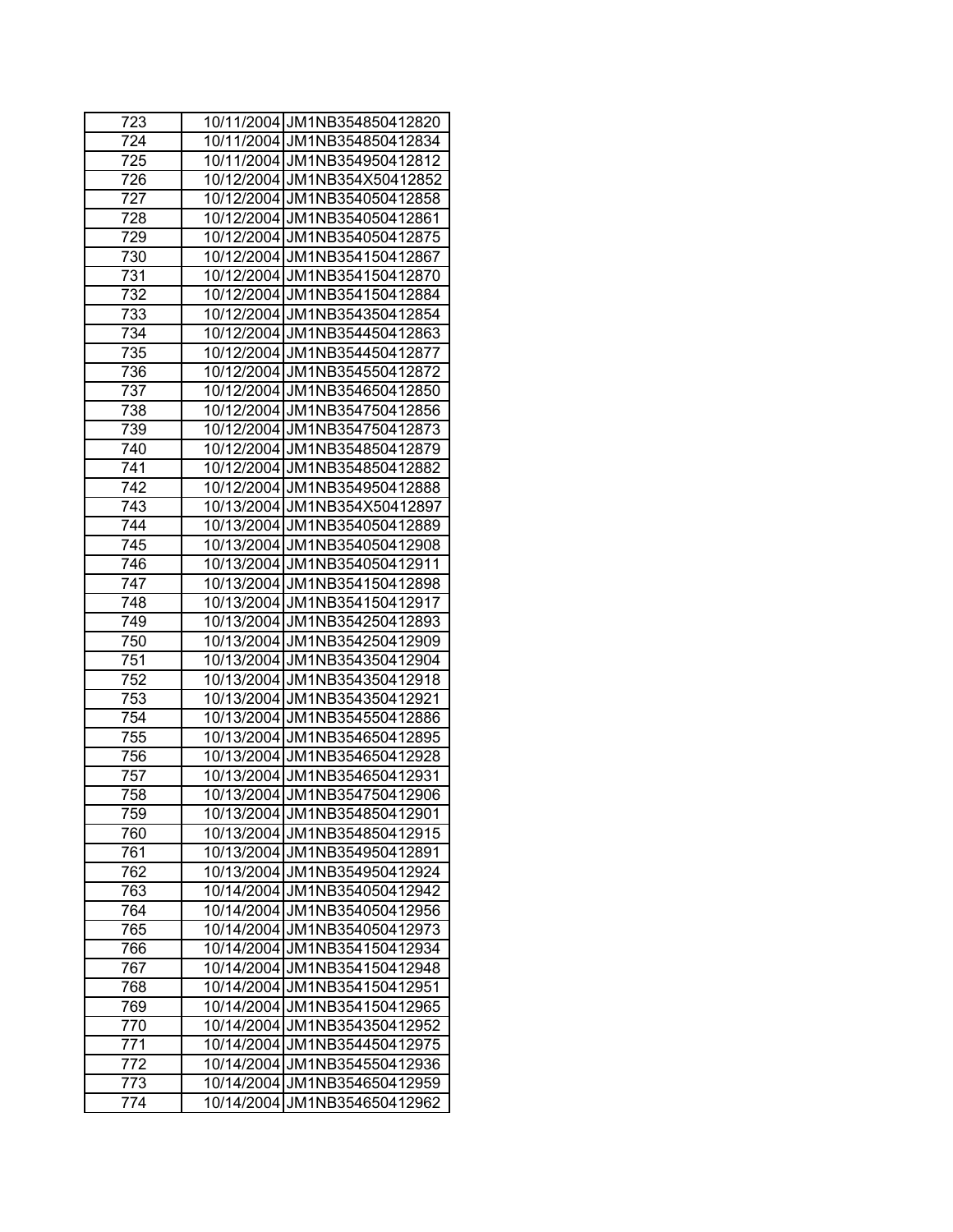| 775 | 10/14/2004 JM1NB354750412968    |
|-----|---------------------------------|
| 776 | 10/14/2004 JM1NB354850412946    |
| 777 | 10/14/2004 JM1NB354850412963    |
| 778 | 10/14/2004 JM1NB354950412938    |
| 779 | 10/14/2004 JM1NB354950412941    |
| 780 | 10/14/2004 JM1NB354950412955    |
| 781 | 10/15/2004 JM1NB354X50412981    |
| 782 | 10/15/2004 JM1NB354X50412995    |
| 783 | 10/15/2004 JM1NB354X50413001    |
| 784 | 10/15/2004 JM1NB354050412987    |
| 785 | 10/15/2004 JM1NB354150412979    |
| 786 | 10/15/2004 JM1NB354250413008    |
| 787 | 10/15/2004 JM1NB354350412997    |
| 788 | 10/15/2004 JM1NB354350413003    |
| 789 | 10/15/2004 JM1NB354450412989    |
| 790 | 10/15/2004 JM1NB354450412992    |
| 791 | 10/15/2004 JM1NB354450413009    |
| 792 | 10/15/2004 JM1NB354450413012    |
| 793 | 10/15/2004 JM1NB354550412984    |
| 794 | 10/15/2004 JM1NB354650412976    |
| 795 | 10/15/2004 JM1NB354750412971    |
| 796 | 10/15/2004 JM1NB354850412994    |
| 797 | 10/15/2004 JM1NB354850413000    |
| 798 | 10/15/2004 JM1NB354950413006    |
| 799 | 10/18/2004 JM1NB354050413038    |
| 800 | 10/18/2004 JM1NB354050413041    |
| 801 | 10/18/2004 JM1NB354150413016    |
| 802 | 10/18/2004 JM1NB354150413033    |
| 803 | 10/18/2004 JM1NB354250413025    |
| 804 | 10/18/2004 JM1NB354250413042    |
| 805 | 10/18/2004 JM1NB354350413048    |
| 806 | 10/18/2004 JM1NB354550413018    |
| 807 | 10/18/2004 JM1NB354550413021    |
| 808 | 10/18/2004 JM1NB354650413013    |
| 809 | 10/18/2004 JM1NB354650413058    |
| 810 | 10/18/2004 JM1NB354750413022    |
| 811 | 10/18/2004 JM1NB354750413036    |
| 812 | 10/18/2004 JM1NB354750413053    |
| 813 | 10/18/2004 JM1NB354850413028    |
| 814 | 10/18/2004 JM1NB354850413031    |
| 815 | 10/19/2004 JM1NB354X50413046    |
| 816 | JM1NB354X50413063<br>10/19/2004 |
| 817 | JM1NB354X50413077<br>10/19/2004 |
| 818 | JM1NB354X50413080<br>10/19/2004 |
| 819 | JM1NB354X50413094<br>10/19/2004 |
| 820 | 10/19/2004<br>JM1NB354050413055 |
| 821 | 10/19/2004<br>JM1NB354050413069 |
| 822 | 10/19/2004<br>JM1NB354050413086 |
| 823 | 10/19/2004<br>JM1NB354050413105 |
| 824 | 10/19/2004<br>JM1NB354350413082 |
| 825 | 10/19/2004 JM1NB354450413091    |
| 826 | 10/19/2004 JM1NB354550413066    |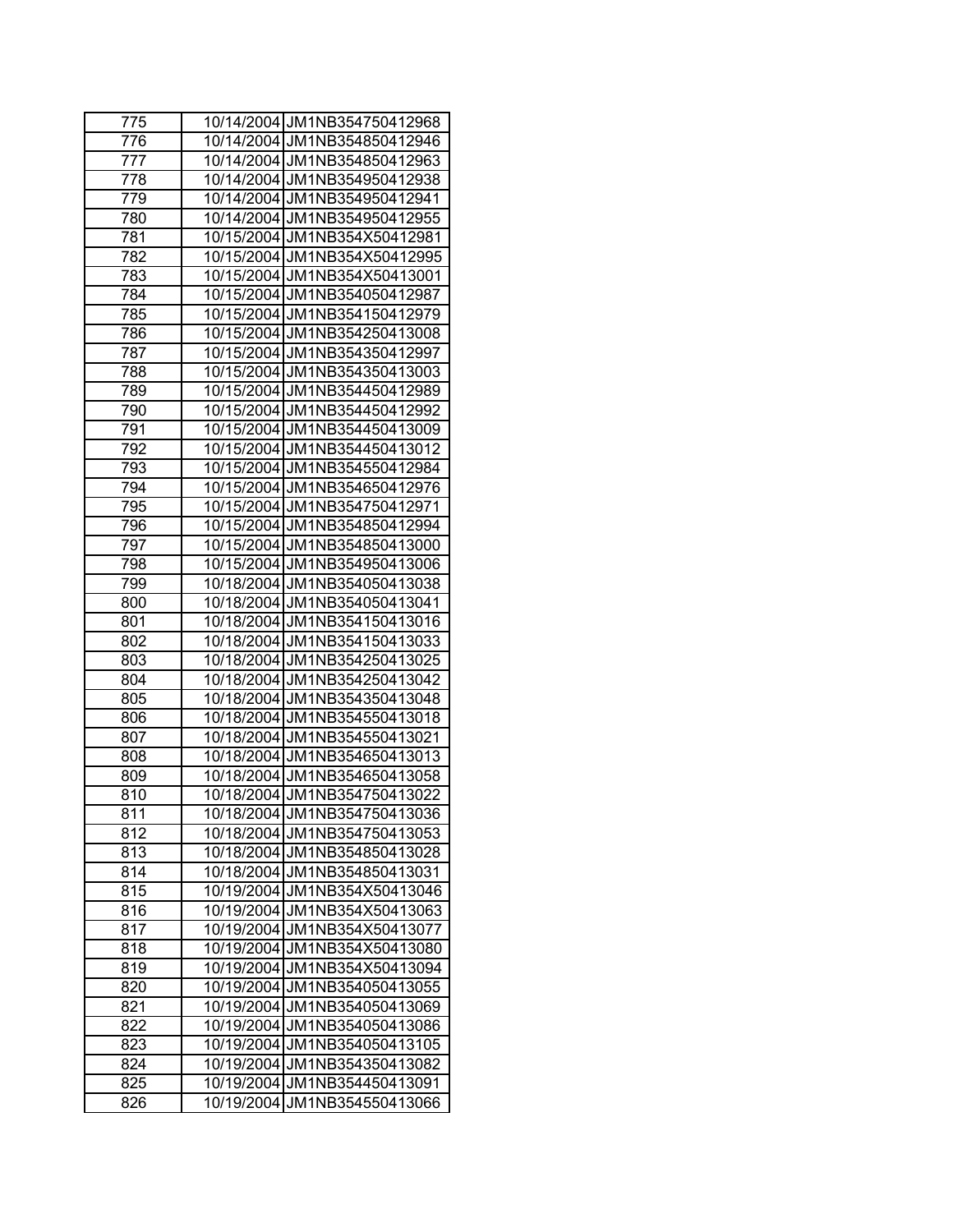| 827 | 10/19/2004 JM1NB354550413097    |
|-----|---------------------------------|
| 828 | 10/19/2004 JM1NB354650413061    |
| 829 | 10/19/2004 JM1NB354650413089    |
| 830 | 10/19/2004 JM1NB354750413070    |
| 831 | 10/19/2004 JM1NB354750413103    |
| 832 | 10/19/2004 JM1NB354950413085    |
| 833 | 10/19/2004 JM1NB354950413099    |
| 834 | 10/20/2004 JM1NB354X50413130    |
| 835 | 10/20/2004 JM1NB354X50413144    |
| 836 | 10/20/2004 JM1NB354050413122    |
| 837 | 10/20/2004 JM1NB354050413136    |
| 838 | 10/20/2004 JM1NB354150413131    |
| 839 | 10/20/2004 JM1NB354250413106    |
| 840 | 10/20/2004 JM1NB354350413115    |
| 841 | 10/20/2004 JM1NB354350413146    |
| 842 | 10/20/2004 JM1NB354450413138    |
| 843 | 10/20/2004 JM1NB354450413141    |
| 844 | 10/20/2004 JM1NB354550413133    |
| 845 | 10/20/2004 JM1NB354550413147    |
| 846 | 10/20/2004 JM1NB354650413075    |
| 847 | 10/20/2004 JM1NB354650413111    |
| 848 | 10/20/2004 JM1NB354650413125    |
| 849 | 10/20/2004 JM1NB354750413117    |
| 850 | 10/20/2004 JM1NB354750413120    |
| 851 | 10/20/2004 JM1NB354850413109    |
| 852 | 10/20/2004 JM1NB354850413112    |
| 853 | 10/20/2004 JM1NB354850413126    |
| 854 | 10/20/2004 JM1NB354950413121    |
| 855 | 10/21/2004 JM1NB354X50413158    |
| 856 | 10/21/2004 JM1NB354X50413175    |
| 857 | 10/21/2004 JM1NB354050413170    |
| 858 | 10/21/2004 JM1NB354150413162    |
| 859 | 10/21/2004 JM1NB354450413155    |
| 860 | 10/21/2004 JM1NB354550413164    |
| 861 | 10/21/2004 JM1NB354550413178    |
| 862 | 10/21/2004 JM1NB354550413181    |
| 863 | 10/21/2004 JM1NB354650413173    |
| 864 | 10/21/2004 JM1NB354750413151    |
| 865 | 10/21/2004 JM1NB354850413160    |
| 866 | 10/21/2004 JM1NB354850413188    |
| 867 | 10/21/2004 JM1NB354950413149    |
| 868 | JM1NB354950413152<br>10/21/2004 |
| 869 | JM1NB354950413166<br>10/21/2004 |
| 870 | JM1NB354950413183<br>10/21/2004 |
| 871 | JM1NB354X50413192<br>10/22/2004 |
| 872 | JM1NB354X50413208<br>10/22/2004 |
| 873 | 10/22/2004<br>JM1NB354X50413211 |
| 874 | JM1NB354050413184<br>10/22/2004 |
| 875 | 10/22/2004<br>JM1NB354050413203 |
| 876 | 10/22/2004<br>JM1NB354150413193 |
| 877 | JM1NB354250413218<br>10/22/2004 |
| 878 | JM1NB354350413213<br>10/22/2004 |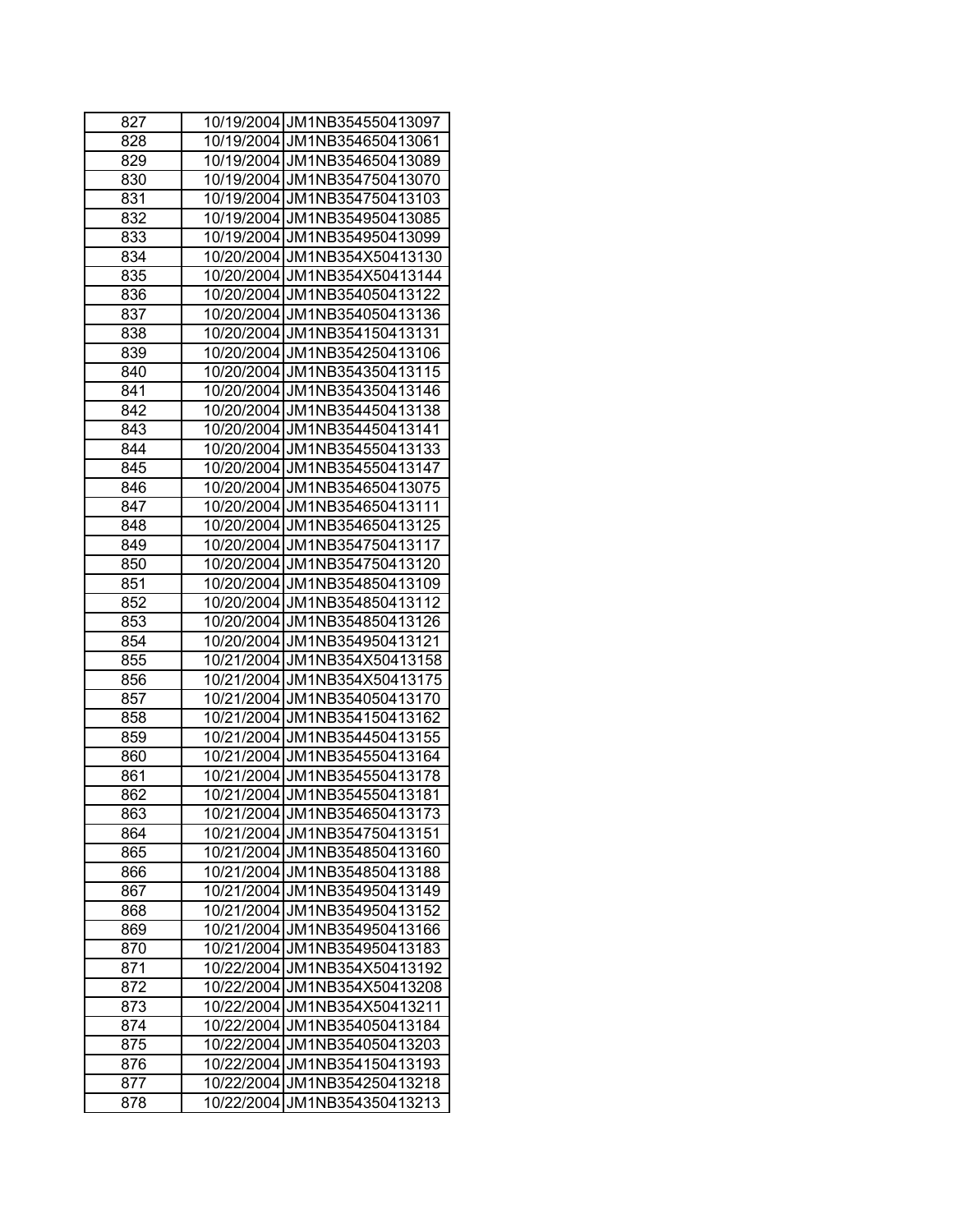| 879 | 10/22/2004 JM1NB354450413172    |
|-----|---------------------------------|
| 880 | 10/22/2004 JM1NB354450413186    |
| 881 | 10/22/2004 JM1NB354450413222    |
| 882 | 10/22/2004 JM1NB354550413200    |
| 883 | 10/22/2004 JM1NB354650413187    |
| 884 | 10/22/2004 JM1NB354650413190    |
| 885 | 10/22/2004 JM1NB354650413206    |
| 886 | 10/22/2004 JM1NB354750413215    |
| 887 | 10/22/2004 JM1NB354850413224    |
| 888 | 10/22/2004 JM1NB354950413197    |
| 889 | 10/25/2004 JM1NB354X50413225    |
| 890 | 10/25/2004 JM1NB354X50413256    |
| 891 | 10/25/2004 JM1NB354250413266    |
| 892 | 10/25/2004 JM1NB354350413227    |
| 893 | JM1NB354350413244<br>10/25/2004 |
| 894 | 10/25/2004 JM1NB354450413253    |
| 895 | 10/25/2004 JM1NB354550413245    |
| 896 | 10/25/2004 JM1NB354550413259    |
| 897 | 10/25/2004 JM1NB354550413262    |
| 898 | 10/25/2004 JM1NB354650413237    |
| 899 | 10/25/2004 JM1NB354650413240    |
| 900 | 10/25/2004 JM1NB354650413254    |
| 901 | 10/25/2004 JM1NB354750413229    |
| 902 | 10/25/2004 JM1NB354750413232    |
| 903 | 10/25/2004 JM1NB354850413238    |
| 904 | 10/25/2004 JM1NB354950413247    |
| 905 | 10/25/2004 JM1NB354950413250    |
| 906 | 10/26/2004 JM1NB354X50413290    |
| 907 | 10/26/2004 JM1NB354050413279    |
| 908 | 10/26/2004 JM1NB354150412982    |
| 909 | 10/26/2004 JM1NB354150413274    |
| 910 | JM1NB354150413288<br>10/26/2004 |
| 911 | 10/26/2004 JM1NB354250413283    |
| 912 | 10/26/2004 JM1NB354350413275    |
| 913 | 10/26/2004 JM1NB354450413270    |
| 914 | 10/26/2004 JM1NB354450413284    |
| 915 | 10/26/2004 JM1NB354550413231    |
| 916 | 10/26/2004 JM1NB354550413293    |
| 917 | 10/26/2004 JM1NB354650413268    |
| 918 | 10/26/2004 JM1NB354750413280    |
| 919 | JM1NB354750413294<br>10/26/2004 |
| 920 | 10/26/2004<br>JM1NB354850413272 |
| 921 | 10/26/2004<br>JM1NB354850413286 |
| 922 | 10/26/2004<br>JM1NB354950413300 |
| 923 | JM1NB354X50413306<br>10/27/2004 |
| 924 | 10/27/2004<br>JM1NB354050413315 |
| 925 | 10/27/2004<br>JM1NB354050413329 |
| 926 | 10/27/2004<br>JM1NB354150413324 |
| 927 | 10/27/2004<br>JM1NB354250413297 |
| 928 | 10/27/2004<br>JM1NB354250413302 |
| 929 | 10/27/2004 JM1NB354350413308    |
| 930 | JM1NB354350413325<br>10/27/2004 |
|     |                                 |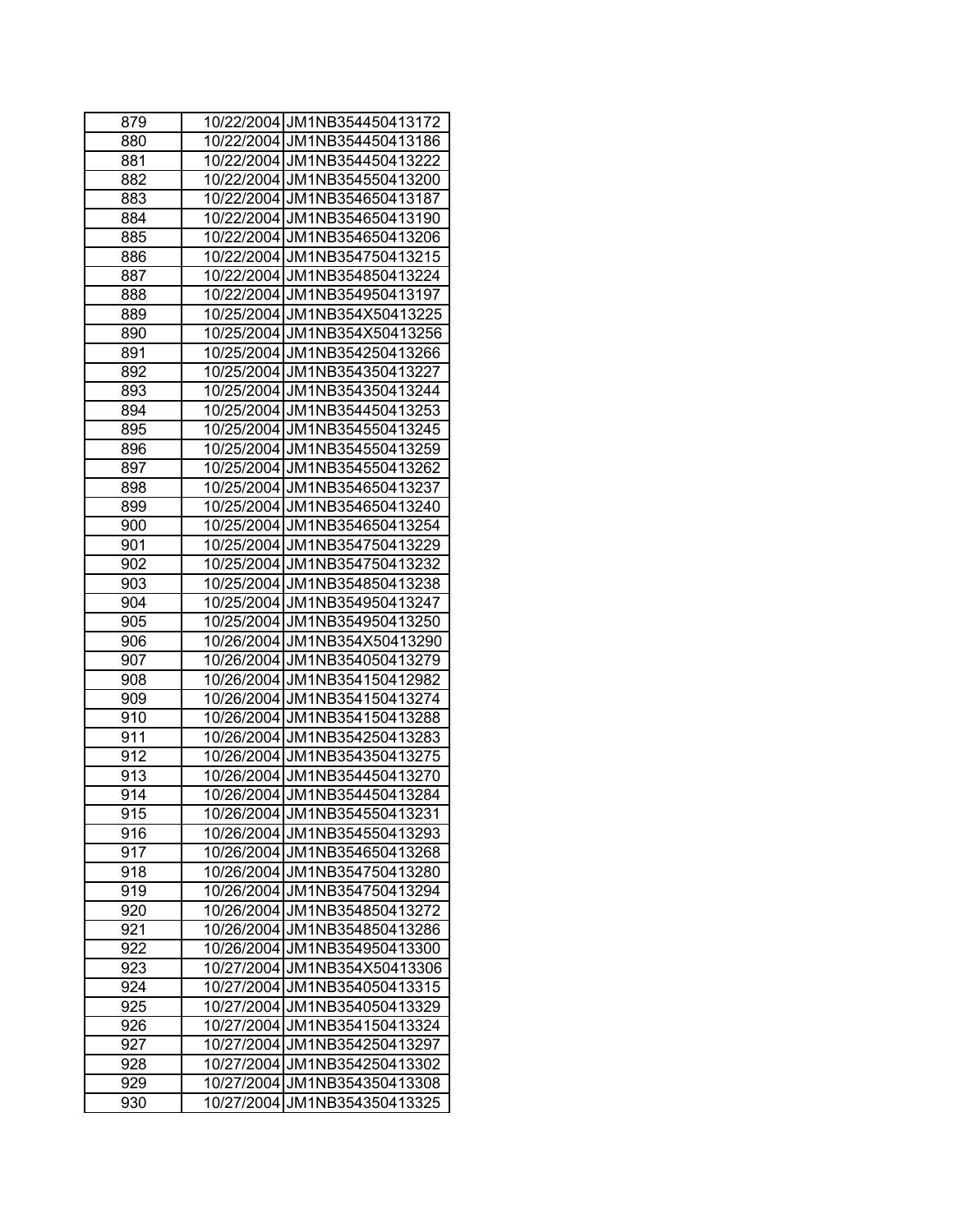| 931 | 10/27/2004 JM1NB354350413339    |
|-----|---------------------------------|
| 932 | 10/27/2004 JM1NB354450413317    |
| 933 | 10/27/2004 JM1NB354450413320    |
| 934 | 10/27/2004 JM1NB354550413309    |
| 935 | 10/27/2004 JM1NB354550413312    |
| 936 | 10/27/2004 JM1NB354550413326    |
| 937 | 10/27/2004 JM1NB354650413304    |
| 938 | 10/27/2004 JM1NB354650413335    |
| 939 | 10/27/2004 JM1NB354750413313    |
| 940 | 10/27/2004 JM1NB354850413322    |
| 941 | 10/27/2004 JM1NB354850413336    |
| 942 | 10/27/2004 JM1NB354950413331    |
| 943 | 10/28/2004 JM1NB354050413332    |
| 944 | 10/28/2004 JM1NB354150413341    |
| 945 | 10/28/2004 JM1NB354150413355    |
| 946 | 10/28/2004 JM1NB354150413369    |
| 947 | 10/28/2004 JM1NB354150413372    |
| 948 | 10/28/2004 JM1NB354250413347    |
| 949 | 10/28/2004 JM1NB354250413350    |
| 950 | 10/28/2004 JM1NB354250413364    |
| 951 | 10/28/2004 JM1NB354450413348    |
| 952 | 10/28/2004 JM1NB354550413343    |
| 953 | 10/28/2004 JM1NB354750413344    |
| 954 | 10/28/2004 JM1NB354750413361    |
| 955 | 10/28/2004 JM1NB354850413353    |
| 956 | 10/28/2004 JM1NB354850413367    |
| 957 | 10/28/2004 JM1NB354850413370    |
| 958 | 10/28/2004 JM1NB354950413359    |
| 959 | 10/28/2004 JM1NB354950413362    |
| 960 | 10/29/2004 JM1NB354X50413418    |
| 961 | 10/29/2004 JM1NB354050413377    |
| 962 | 10/29/2004 JM1NB354050413380    |
| 963 | 10/29/2004 JM1NB354050413394    |
| 964 | 10/29/2004 JM1NB354150413419    |
| 965 | 10/29/2004 JM1NB354250413414    |
| 966 | 10/29/2004 JM1NB354350413387    |
| 967 | 10/29/2004 JM1NB354350413390    |
| 968 | 10/29/2004 JM1NB354350413406    |
| 969 | 10/29/2004 JM1NB354450413379    |
| 970 | 10/29/2004 JM1NB354450413382    |
| 971 | 10/29/2004 JM1NB354450413401    |
| 972 | 10/29/2004 JM1NB354550413407    |
| 973 | JM1NB354550413410<br>10/29/2004 |
| 974 | 10/29/2004<br>JM1NB354650413397 |
| 975 | JM1NB354650413402<br>10/29/2004 |
| 976 | 10/29/2004<br>JM1NB354750413389 |
| 977 | JM1NB354850413384<br>10/29/2004 |
| 978 | JM1NB354850413398<br>10/29/2004 |
| 979 | 10/29/2004<br>JM1NB354850413403 |
| 980 | 10/29/2004<br>JM1NB354950413393 |
| 981 | 10/29/2004 JM1NB354950413412    |
| 982 | JM1NB354X50413421<br>11/1/2004  |
|     |                                 |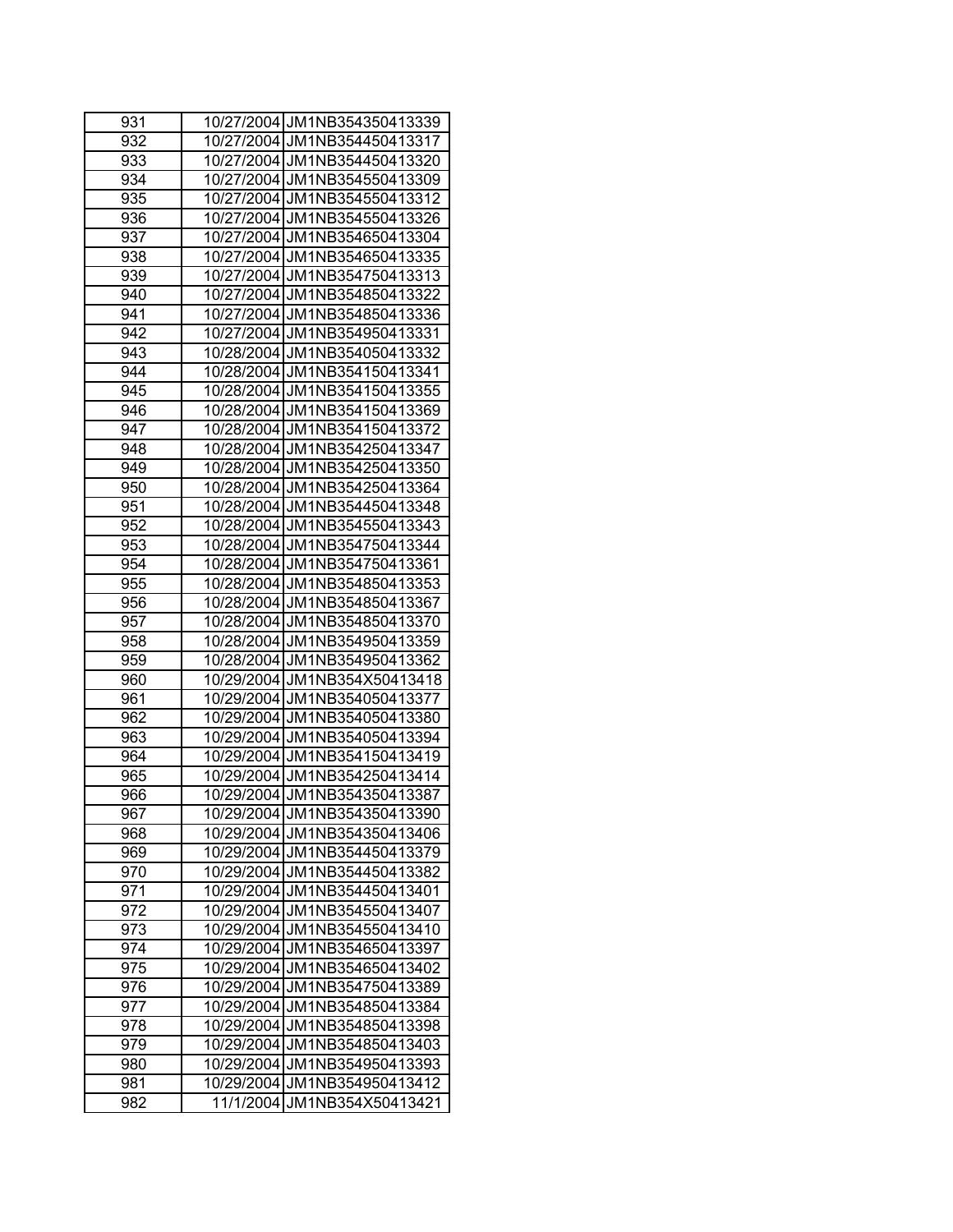| 983  | 11/1/2004 JM1NB354X50413452 |
|------|-----------------------------|
| 984  | 11/1/2004 JM1NB354050413444 |
| 985  | 11/1/2004 JM1NB354150413453 |
| 986  | 11/1/2004 JM1NB354250413431 |
| 987  | 11/1/2004 JM1NB354250413445 |
| 988  | 11/1/2004 JM1NB354350413437 |
| 989  | 11/1/2004 JM1NB354450413429 |
| 990  | 11/1/2004 JM1NB354550413424 |
| 991  | 11/1/2004 JM1NB354750413439 |
| 992  | 11/1/2004 JM1NB354750413442 |
| 993  | 11/1/2004 JM1NB354850413434 |
| 994  | 11/1/2004 JM1NB354950413426 |
| 995  | 11/2/2004 JM1NB354X50413483 |
| 996  | 11/2/2004 JM1NB354050413458 |
| 997  | 11/2/2004 JM1NB354150413470 |
| 998  | 11/2/2004 JM1NB354250413462 |
| 999  | 11/2/2004 JM1NB354250413493 |
| 1000 | 11/2/2004 JM1NB354350413454 |
| 1001 | 11/2/2004 JM1NB354450413477 |
| 1002 | 11/2/2004 JM1NB354550413472 |
| 1003 | 11/2/2004 JM1NB354650413464 |
| 1004 | 11/2/2004 JM1NB354750413490 |
| 1005 | 11/2/2004 JM1NB354850413479 |
| 1006 | 11/2/2004 JM1NB354950413460 |
| 1007 | 11/2/2004 JM1NB354950413474 |
| 1008 | 11/3/2004 JM1NB354X50413497 |
| 1009 | 11/3/2004 JM1NB354X50413502 |
| 1010 | 11/3/2004 JM1NB354X50413516 |
| 1011 | 11/3/2004 JM1NB354050413525 |
| 1012 | 11/3/2004 JM1NB354250413512 |
| 1013 | 11/3/2004 JM1NB354450413494 |
| 1014 | 11/3/2004 JM1NB354450413530 |
| 1015 | 11/3/2004 JM1NB354550413519 |
| 1016 | 11/3/2004 JM1NB354550413522 |
| 1017 | 11/3/2004 JM1NB354650413500 |
| 1018 | 11/3/2004 JM1NB354650413514 |
| 1019 | 11/3/2004 JM1NB354750413487 |
| 1020 | 11/3/2004 JM1NB354850413529 |
| 1021 | 11/3/2004 JM1NB354950413507 |
| 1022 | 11/3/2004 JM1NB354950413510 |
| 1023 | 11/4/2004 JM1NB354050413556 |
| 1024 | 11/4/2004 JM1NB354150413534 |
| 1025 | 11/4/2004 JM1NB354150413548 |
| 1026 | 11/4/2004 JM1NB354150413551 |
| 1027 | 11/4/2004 JM1NB354350413566 |
| 1028 | 11/4/2004 JM1NB354550413553 |
| 1029 | 11/4/2004 JM1NB354650413559 |
| 1030 | 11/4/2004 JM1NB354750413537 |
| 1031 | 11/4/2004 JM1NB354750413540 |
| 1032 | 11/4/2004 JM1NB354850413546 |
| 1033 | 11/5/2004 JM1NB354X50413564 |
| 1034 | 11/5/2004 JM1NB354X50413595 |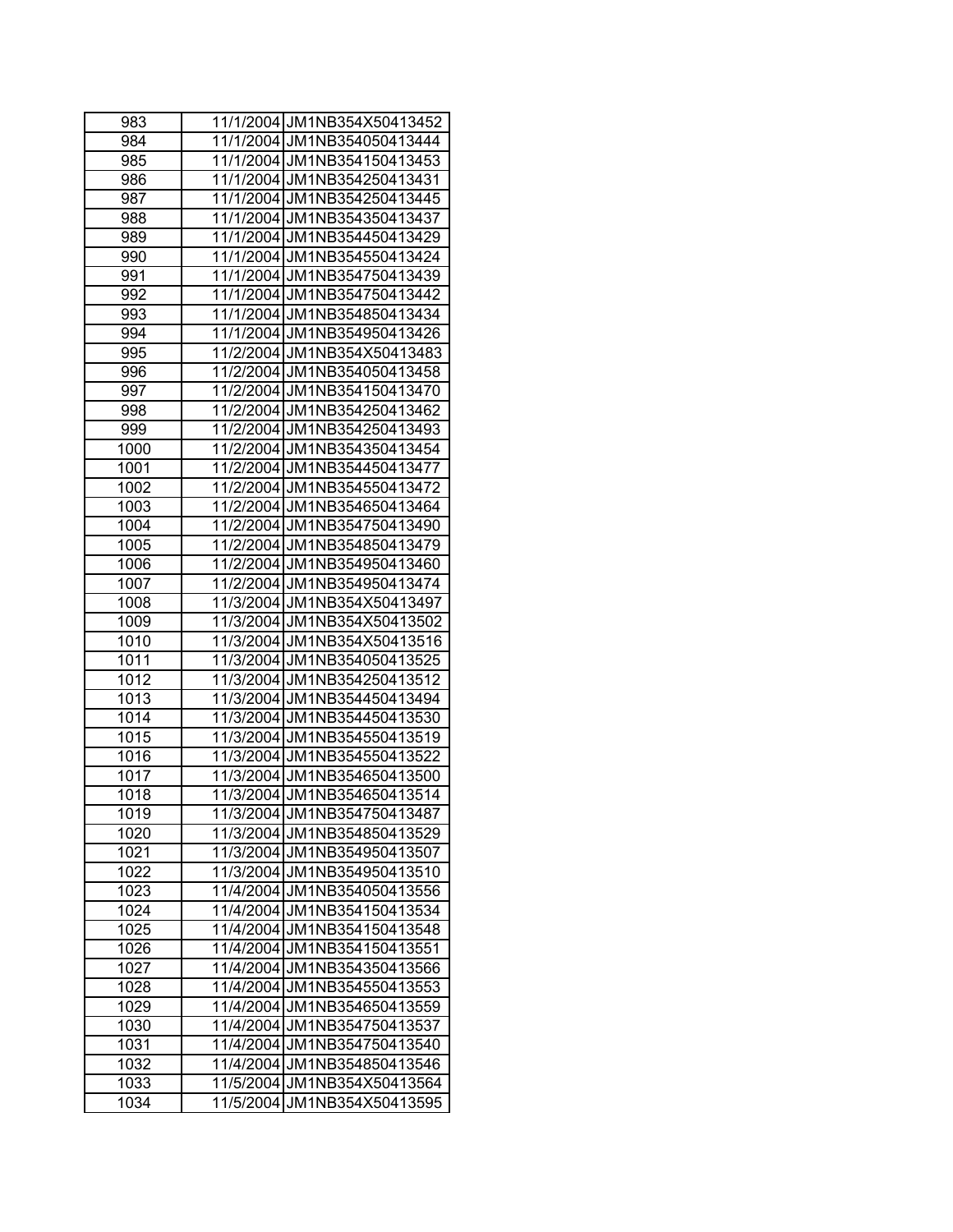| 1035 | 11/5/2004 JM1NB354050413587     |
|------|---------------------------------|
| 1036 | 11/5/2004 JM1NB354150413579     |
| 1037 | 11/5/2004 JM1NB354150413582     |
| 1038 | 11/5/2004 JM1NB354350413597     |
| 1039 | 11/5/2004 JM1NB354450413589     |
| 1040 | 11/5/2004 JM1NB354550413567     |
| 1041 | 11/5/2004 JM1NB354550413570     |
| 1042 | 11/5/2004 JM1NB354650413576     |
| 1043 | 11/5/2004 JM1NB354650413593     |
| 1044 | 11/5/2004 JM1NB354750413585     |
| 1045 | 11/5/2004 JM1NB354750413599     |
| 1046 | 11/5/2004 JM1NB354950413572     |
| 1047 | 11/6/2004 JM1NB354350413602     |
| 1048 | 11/6/2004 JM1NB354750413604     |
| 1049 | 11/8/2004 JM1NB354050413640     |
| 1050 | 11/8/2004 JM1NB354150413646     |
| 1051 | 11/8/2004 JM1NB354350413650     |
| 1052 | 11/8/2004 JM1NB354450413544     |
| 1053 | 11/8/2004 JM1NB354450413656     |
| 1054 | 11/8/2004 JM1NB354550413634     |
| 1055 | 11/8/2004 JM1NB354550413648     |
| 1056 | 11/8/2004 JM1NB354650413660     |
| 1057 | 11/8/2004 JM1NB354850413644     |
| 1058 | 11/8/2004 JM1NB354950413636     |
| 1059 | 11/8/2004 JM1NB354950413653     |
| 1060 | 11/9/2004 JM1NB354050413671     |
| 1061 | 11/9/2004 JM1NB354150413680     |
| 1062 | 11/9/2004 JM1NB354250413669     |
| 1063 | 11/9/2004 JM1NB354250413686     |
| 1064 | 11/9/2004 JM1NB354350413664     |
| 1065 | 11/9/2004 JM1NB354350413678     |
| 1066 | 11/9/2004 JM1NB354350413695     |
| 1067 | 11/9/2004 JM1NB354450413690     |
| 1068 | 11/9/2004 JM1NB354550413682     |
| 1069 | 11/9/2004 JM1NB354650413674     |
| 1070 | 11/9/2004 JM1NB354750413666     |
| 1071 | 11/10/2004 JM1NB354150413727    |
| 1072 | 11/10/2004 JM1NB354350413700    |
| 1073 | 11/10/2004 JM1NB354350413714    |
| 1074 | 11/10/2004 JM1NB354450413706    |
| 1075 | 11/10/2004 JM1NB354550413696    |
| 1076 | 11/10/2004<br>JM1NB354550413729 |
| 1077 | JM1NB354650413688<br>11/10/2004 |
| 1078 | 11/10/2004<br>JM1NB354650413724 |
| 1079 | 11/10/2004<br>JM1NB354750413733 |
| 1080 | 11/10/2004<br>JM1NB354850413711 |
| 1081 | JM1NB354950413698<br>11/10/2004 |
| 1082 | 11/10/2004<br>JM1NB354950413703 |
| 1083 | 11/10/2004<br>JM1NB354950413717 |
| 1084 | 11/10/2004<br>JM1NB354950413720 |
| 1085 | 11/11/2004<br>JM1NB354X50413743 |
| 1086 | JM1NB354150413775<br>11/11/2004 |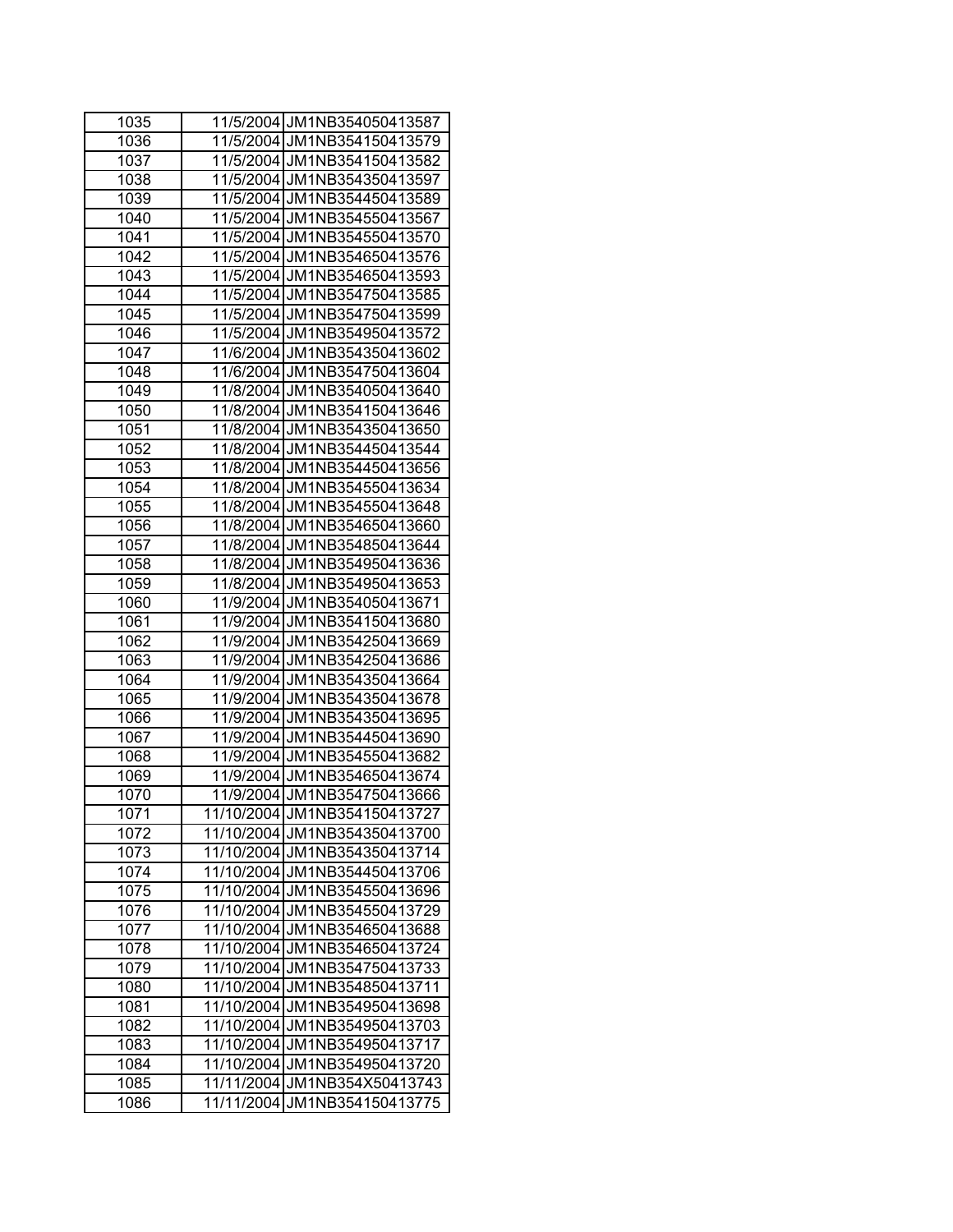| 1087 | 11/11/2004 JM1NB354350413762    |
|------|---------------------------------|
| 1088 | 11/11/2004 JM1NB354450413737    |
| 1089 | 11/11/2004 JM1NB354450413740    |
| 1090 | 11/11/2004 JM1NB354550413746    |
| 1091 | 11/11/2004 JM1NB354650413738    |
| 1092 | 11/11/2004 JM1NB354650413769    |
| 1093 | 11/11/2004 JM1NB354650413772    |
| 1094 | 11/11/2004 JM1NB354750413764    |
| 1095 | 11/11/2004 JM1NB354750413781    |
| 1096 | 11/11/2004 JM1NB354850413756    |
| 1097 | 11/11/2004 JM1NB354950413779    |
| 1098 | 11/12/2004 JM1NB354X50413788    |
| 1099 | 11/12/2004 JM1NB354X50413791    |
| 1100 | 11/12/2004 JM1NB354X50413810    |
| 1101 | 11/12/2004 JM1NB354050413783    |
| 1102 | 11/12/2004 JM1NB354050413797    |
| 1103 | 11/12/2004 JM1NB354050413802    |
| 1104 | 11/12/2004 JM1NB354050413816    |
| 1105 | 11/12/2004 JM1NB354150413808    |
| 1106 | 11/12/2004 JM1NB354450413785    |
| 1107 | 11/12/2004 JM1NB354450413818    |
| 1108 | 11/12/2004 JM1NB354550413794    |
| 1109 | 11/12/2004 JM1NB354550413813    |
| 1110 | 11/12/2004 JM1NB354750413750    |
| 1111 | 11/12/2004 JM1NB354750413800    |
| 1112 | 11/12/2004 JM1NB354850413806    |
| 1113 | 11/13/2004 JM1NB354650413819    |
| 1114 | 11/15/2004 JM1NB354150413839    |
| 1115 | 11/15/2004 JM1NB354150413842    |
| 1116 | 11/15/2004 JM1NB354250413834    |
| 1117 | 11/15/2004 JM1NB354550413827    |
| 1118 | 11/15/2004 JM1NB354650413822    |
| 1119 | 11/15/2004 JM1NB354850413837    |
| 1120 | 11/15/2004 JM1NB354950413829    |
| 1121 | 11/15/2004 JM1NB354950413832    |
| 1122 | 11/16/2004 JM1NB354X50413869    |
| 1123 | 11/16/2004 JM1NB354050413847    |
| 1124 | 11/16/2004 JM1NB354150413856    |
| 1125 | 11/16/2004 JM1NB354250413851    |
| 1126 | 11/16/2004 JM1NB354350413860    |
| 1127 | 11/16/2004 JM1NB354450413849    |
| 1128 | 11/16/2004 JM1NB354550413844    |
| 1129 | JM1NB354650413853<br>11/16/2004 |
| 1130 | JM1NB354750413859<br>11/16/2004 |
| 1131 | JM1NB354750413862<br>11/16/2004 |
| 1132 | 11/16/2004<br>JM1NB354850413823 |
| 1133 | 11/16/2004<br>JM1NB354950413863 |
| 1134 | 11/17/2004<br>JM1NB354X50413919 |
| 1135 | 11/17/2004<br>JM1NB354050413895 |
| 1136 | 11/17/2004 JM1NB354150413887    |
| 1137 | 11/17/2004 JM1NB354150413890    |
| 1138 | 11/17/2004 JM1NB354150413906    |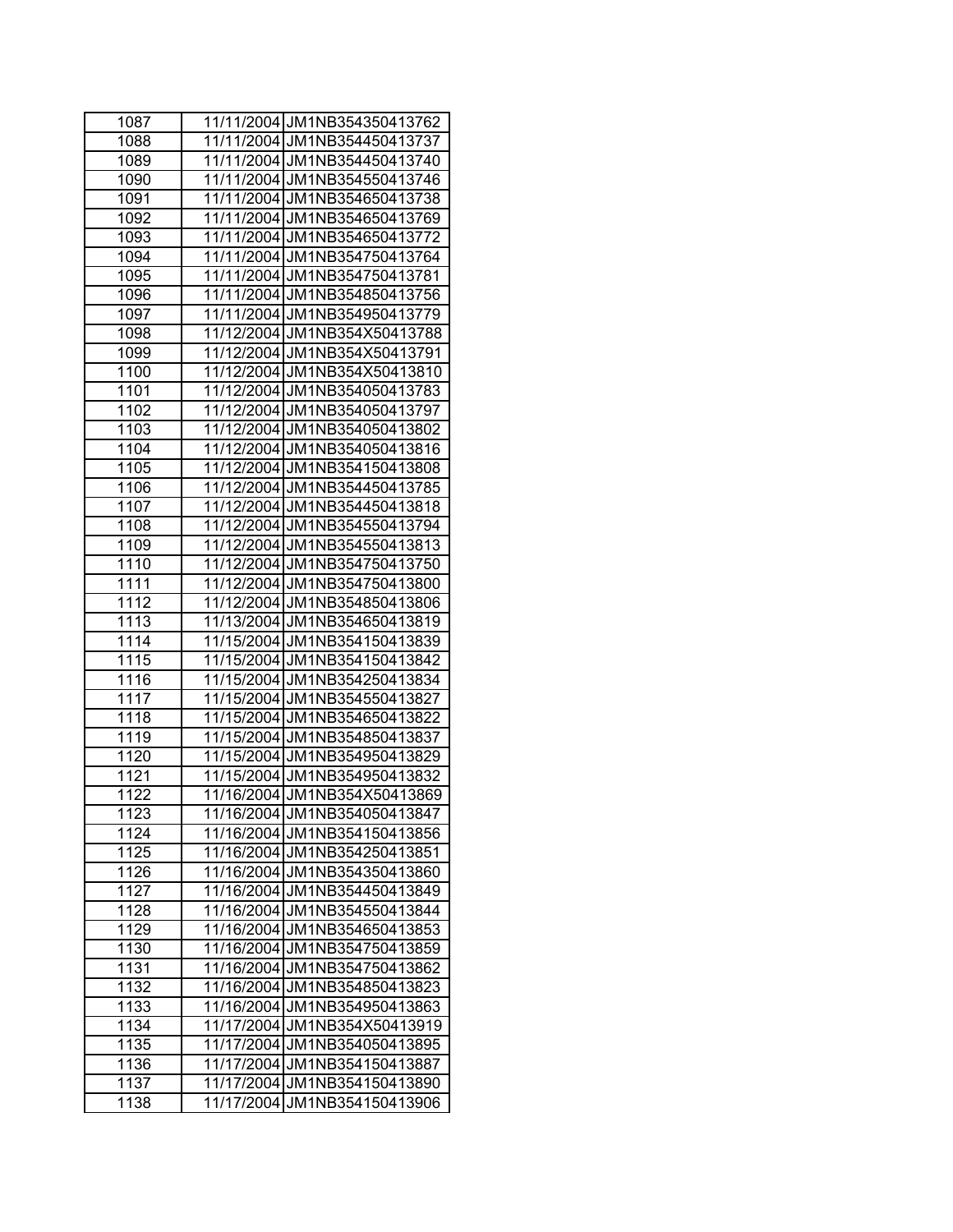| 1139 | 11/17/2004 JM1NB354250413879    |
|------|---------------------------------|
| 1140 | 11/17/2004 JM1NB354250413901    |
| 1141 | 11/17/2004 JM1NB354250413915    |
| 1142 | 11/17/2004 JM1NB354350413891    |
| 1143 | 11/17/2004 JM1NB354350413907    |
| 1144 | 11/17/2004 JM1NB354450413883    |
| 1145 | 11/17/2004 JM1NB354450413897    |
| 1146 | 11/17/2004 JM1NB354550413875    |
| 1147 | 11/17/2004 JM1NB354550413911    |
| 1148 | 11/17/2004 JM1NB354750413912    |
| 1149 | 11/17/2004 JM1NB354850413899    |
| 1150 | 11/17/2004 JM1NB354950413846    |
| 1151 | 11/18/2004 JM1NB354X50413922    |
| 1152 | 11/18/2004 JM1NB354150413937    |
| 1153 | 11/18/2004 JM1NB354250413929    |
| 1154 | 11/18/2004 JM1NB354250413932    |
| 1155 | 11/18/2004 JM1NB354350413938    |
| 1156 | 11/18/2004 JM1NB354350413941    |
| 1157 | 11/18/2004 JM1NB354550413925    |
| 1158 | 11/18/2004 JM1NB354850413921    |
| 1159 | 11/18/2004 JM1NB354850413935    |
| 1160 | 11/18/2004 JM1NB354950413927    |
| 1161 | 11/19/2004 JM1NB354050413931    |
| 1162 | 11/19/2004 JM1NB354050413945    |
| 1163 | 11/19/2004 JM1NB354050413962    |
| 1164 | 11/19/2004 JM1NB354050413976    |
| 1165 | 11/19/2004 JM1NB354150413954    |
| 1166 | 11/19/2004 JM1NB354150413968    |
| 1167 | 11/19/2004 JM1NB354250413963    |
| 1168 | 11/19/2004 JM1NB354350413955    |
| 1169 | 11/19/2004 JM1NB354350413972    |
| 1170 | 11/19/2004 JM1NB354450413950    |
| 1171 | 11/19/2004 JM1NB354650413948    |
| 1172 | 11/19/2004 JM1NB354650413951    |
| 1173 | 11/19/2004 JM1NB354750413960    |
| 1174 | 11/19/2004 JM1NB354850413966    |
| 1175 | 11/19/2004 JM1NB354950413958    |
| 1176 | 11/19/2004 JM1NB354950413975    |
| 1177 | 11/22/2004 JM1NB354X50413998    |
| 1178 | 11/22/2004 JM1NB354X50414004    |
| 1179 | 11/22/2004 JM1NB354150413985    |
| 1180 | 11/22/2004 JM1NB354150414005    |
| 1181 | JM1NB354250413994<br>11/22/2004 |
| 1182 | 11/22/2004<br>JM1NB354250414000 |
| 1183 | 11/22/2004<br>JM1NB354450413978 |
| 1184 | 11/22/2004<br>JM1NB354450413981 |
| 1185 | 11/22/2004<br>JM1NB354450413995 |
| 1186 | 11/22/2004<br>JM1NB354550413987 |
| 1187 | 11/22/2004<br>JM1NB354850413983 |
| 1188 | 11/22/2004<br>JM1NB354950413989 |
| 1189 | 11/22/2004 JM1NB354950413992    |
| 1190 | 11/23/2004 JM1NB354050414027    |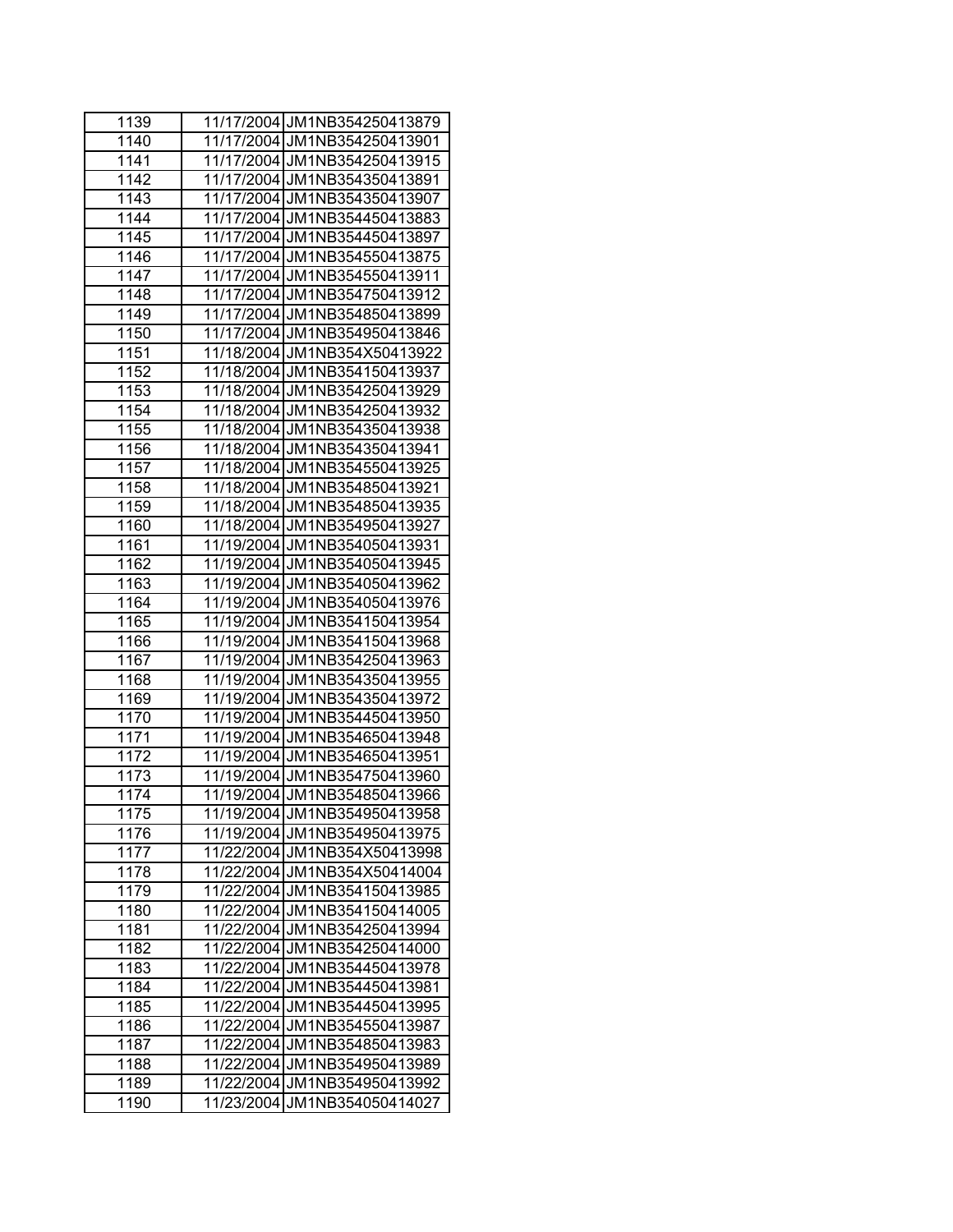| 1191 | 11/23/2004 JM1NB354050414030    |
|------|---------------------------------|
| 1192 | 11/23/2004 JM1NB354250414014    |
| 1193 | 11/23/2004 JM1NB354350414023    |
| 1194 | 11/23/2004 JM1NB354550414007    |
| 1195 | 11/23/2004 JM1NB354750414025    |
| 1196 | 11/23/2004 JM1NB354850414017    |
| 1197 | 11/23/2004 JM1NB354850414020    |
| 1198 | 11/23/2004 JM1NB354950414009    |
| 1199 | 11/23/2004 JM1NB354950414012    |
| 1200 | 11/23/2004 JM1NB354950414026    |
| 1201 | 11/24/2004 JM1NB354X50414035    |
| 1202 | 11/24/2004 JM1NB354050414061    |
| 1203 | 11/24/2004 JM1NB354250414059    |
| 1204 | 11/24/2004 JM1NB354350414054    |
| 1205 | 11/24/2004 JM1NB354550414038    |
| 1206 | 11/24/2004 JM1NB354650414050    |
| 1207 | 11/24/2004 JM1NB354750414039    |
| 1208 | 11/24/2004 JM1NB354750414056    |
| 1209 | 11/24/2004 JM1NB354850414034    |
| 1210 | 11/24/2004 JM1NB354850414048    |
| 1211 | 11/24/2004 JM1NB354950414043    |
| 1212 | 11/25/2004 JM1NB354X50414083    |
| 1213 | 11/25/2004 JM1NB354150414067    |
| 1214 | 11/25/2004 JM1NB354350414071    |
| 1215 | 11/25/2004 JM1NB354450414080    |
| 1216 | 11/25/2004 JM1NB354550414069    |
| 1217 | 11/25/2004 JM1NB354550414086    |
| 1218 | 11/25/2004 JM1NB354850414065    |
| 1219 | 11/25/2004 JM1NB354850414079    |
| 1220 | 11/25/2004 JM1NB354850414082    |
| 1221 | 11/25/2004 JM1NB354950414074    |
| 1222 | 11/25/2004 JM1NB354950414088    |
| 1223 | 11/26/2004 JM1NB354X50414097    |
| 1224 | 11/26/2004 JM1NB354X50414102    |
| 1225 | 11/26/2004 JM1NB354X50414116    |
| 1226 | 11/26/2004 JM1NB354050414111    |
| 1227 | 11/26/2004 JM1NB354150414019    |
| 1228 | 11/26/2004 JM1NB354250414109    |
| 1229 | 11/26/2004 JM1NB354350414099    |
| 1230 | 11/26/2004 JM1NB354450414113    |
| 1231 | 11/26/2004 JM1NB354650414095    |
| 1232 | 11/26/2004 JM1NB354650414114    |
| 1233 | 11/26/2004 JM1NB354750414123    |
| 1234 | 11/26/2004<br>JM1NB354850414101 |
| 1235 | 11/26/2004 JM1NB354950414110    |
| 1236 | 11/26/2004 JM1NB354950414124    |
| 1237 | 11/27/2004 JM1NB354250414126    |
| 1238 | 11/29/2004 JM1NB354050414139    |
| 1239 | 11/29/2004 JM1NB354150414148    |
| 1240 | 11/29/2004 JM1NB354450414144    |
| 1241 | 11/29/2004 JM1NB354750414137    |
| 1242 | 11/29/2004 JM1NB354850414146    |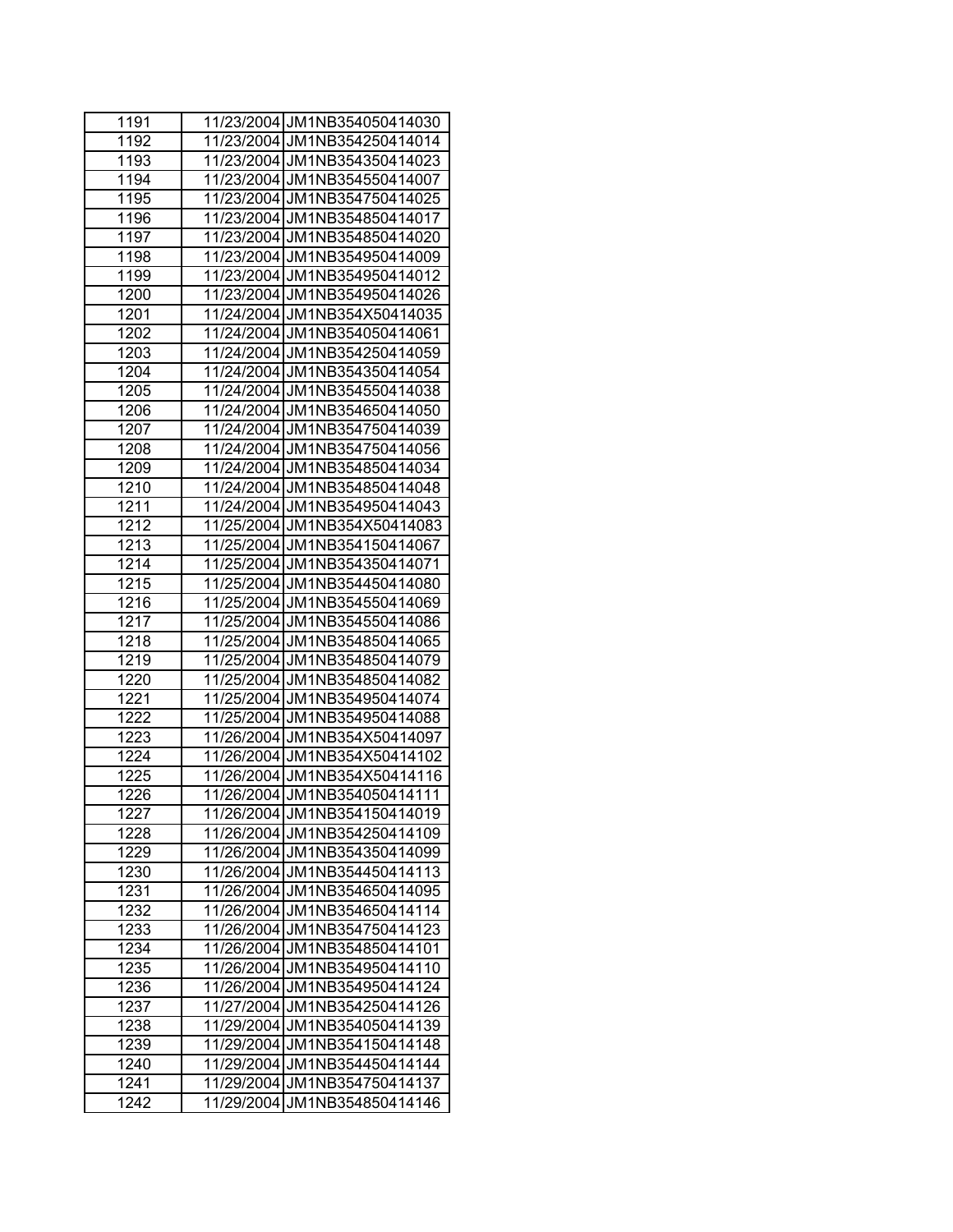| 1243 | 11/29/2004 JM1NB354950414155   |
|------|--------------------------------|
| 1244 | 11/30/2004 JM1NB354X50414150   |
| 1245 | 11/30/2004 JM1NB354X50414164   |
| 1246 | 11/30/2004 JM1NB354X50414181   |
| 1247 | 11/30/2004 JM1NB354050414173   |
| 1248 | 11/30/2004 JM1NB354250414160   |
| 1249 | 11/30/2004 JM1NB354350414166   |
| 1250 | 11/30/2004 JM1NB354450414175   |
| 1251 | 11/30/2004 JM1NB354450414189   |
| 1252 | 11/30/2004 JM1NB354550414153   |
| 1253 | 11/30/2004 JM1NB354550414184   |
| 1254 | 11/30/2004 JM1NB354650414162   |
| 1255 | 11/30/2004 JM1NB354850414177   |
| 1256 | 11/30/2004 JM1NB354850414180   |
| 1257 | 11/30/2004 JM1NB354950414169   |
| 1258 | 12/1/2004 JM1NB354150414196    |
| 1259 | 12/1/2004 JM1NB354150414215    |
| 1260 | 12/1/2004 JM1NB354250414191    |
| 1261 | 12/1/2004 JM1NB354250414207    |
| 1262 | 12/1/2004 JM1NB354250414210    |
| 1263 | 12/1/2004 JM1NB354350414216    |
| 1264 | 12/1/2004 JM1NB354450414208    |
| 1265 | 12/1/2004 JM1NB354450414225    |
| 1266 | 12/1/2004 JM1NB354550414198    |
| 1267 | 12/1/2004 JM1NB354650414212    |
| 1268 | 12/1/2004 JM1NB354850414194    |
| 1269 | 12/1/2004 JM1NB354850414213    |
| 1270 | 12/1/2004 JM1NB354950414205    |
| 1271 | 12/2/2004 JM1NB354X50414231    |
| 1272 | 12/2/2004 JM1NB354X50414245    |
| 1273 | 12/2/2004 JM1NB354X50414262    |
| 1274 | 12/2/2004 JM1NB354050414254    |
| 1275 | 12/2/2004 JM1NB354050414271    |
| 1276 | 12/2/2004 JM1NB354150414232    |
| 1277 | 12/2/2004 JM1NB354150414263    |
| 1278 | 12/2/2004 JM1NB354250414238    |
| 1279 | 12/2/2004 JM1NB354250414255    |
| 1280 | 12/2/2004 JM1NB354450414273    |
| 1281 | 12/2/2004 JM1NB354650414226    |
| 1282 | 12/2/2004 JM1NB354650414257    |
| 1283 | 12/2/2004 JM1NB354650414260    |
| 1284 | 12/2/2004 JM1NB354750414235    |
| 1285 | JM1NB354750414249<br>12/2/2004 |
| 1286 | 12/2/2004<br>JM1NB354850414227 |
| 1287 | 12/2/2004<br>JM1NB354850414230 |
| 1288 | JM1NB354X50414276<br>12/3/2004 |
| 1289 | 12/3/2004<br>JM1NB354X50414293 |
| 1290 | 12/3/2004<br>JM1NB354150414277 |
| 1291 | 12/3/2004 JM1NB354250414272    |
| 1292 | 12/3/2004 JM1NB354350414278    |
| 1293 | 12/3/2004 JM1NB354350414281    |
| 1294 | 12/3/2004 JM1NB354350414295    |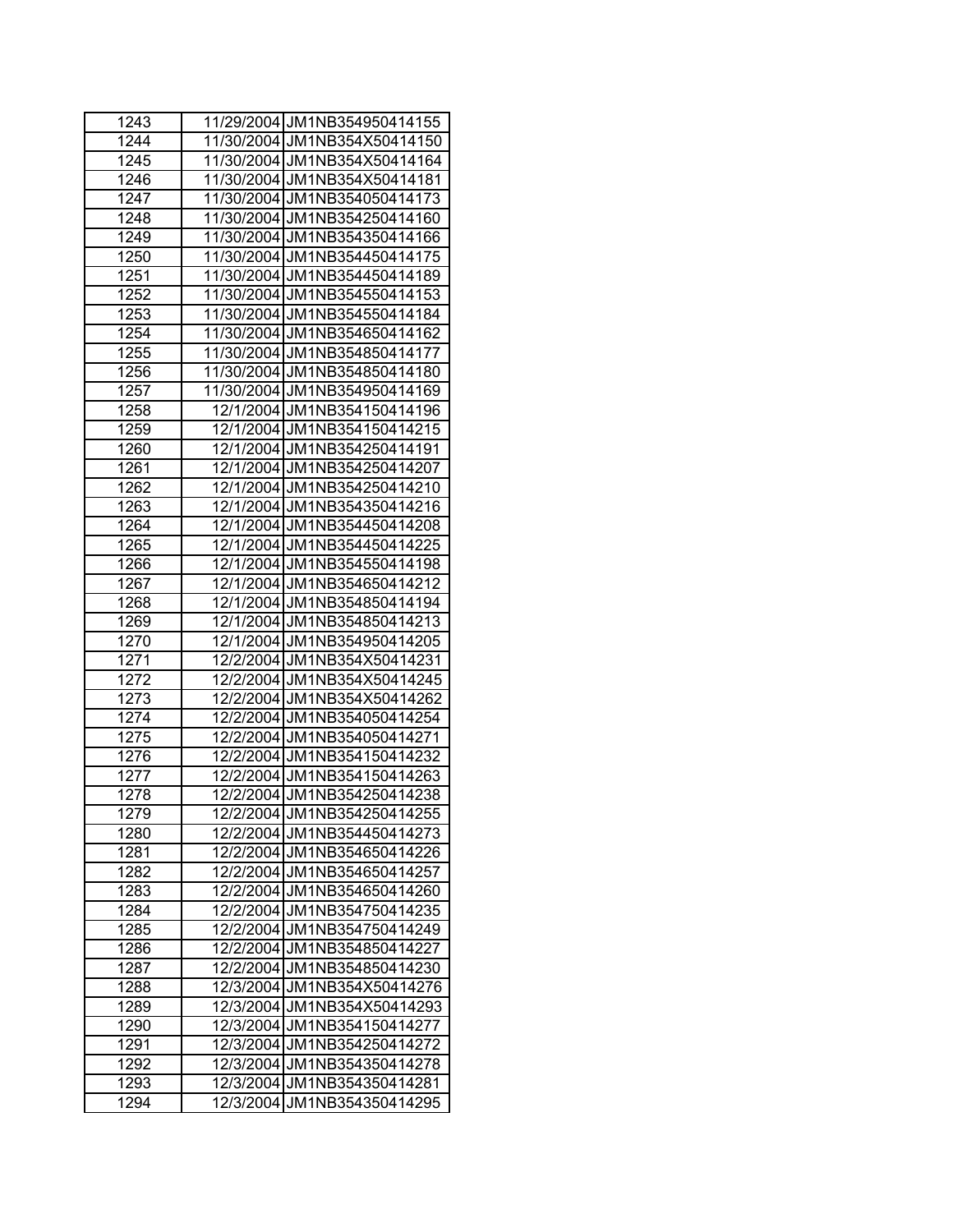| 1295 | 12/3/2004 JM1NB354450414306    |
|------|--------------------------------|
| 1296 | 12/3/2004 JM1NB354550414251    |
| 1297 | 12/3/2004 JM1NB354650414288    |
| 1298 | 12/3/2004 JM1NB354650414291    |
| 1299 | 12/3/2004 JM1NB354750414297    |
| 1300 | 12/3/2004 JM1NB354850414275    |
| 1301 | 12/3/2004 JM1NB354850414289    |
| 1302 | 12/3/2004 JM1NB354950414298    |
| 1303 | 12/4/2004 JM1NB354X50414309    |
| 1304 | 12/4/2004 JM1NB354650414310    |
| 1305 | 12/4/2004 JM1NB354850414311    |
| 1306 | 12/6/2004 JM1NB354X50414326    |
| 1307 | 12/6/2004 JM1NB354150414313    |
| 1308 | 12/6/2004 JM1NB354150414327    |
| 1309 | 12/6/2004 JM1NB354150414330    |
| 1310 | 12/6/2004 JM1NB354350414314    |
| 1311 | 12/6/2004 JM1NB354450414337    |
| 1312 | 12/6/2004 JM1NB354550414332    |
| 1313 | 12/6/2004 JM1NB354550414346    |
| 1314 | 12/6/2004 JM1NB354650414307    |
| 1315 | 12/6/2004 JM1NB354650414324    |
| 1316 | 12/6/2004 JM1NB354750414316    |
| 1317 | 12/6/2004 JM1NB354750414333    |
| 1318 | 12/6/2004 JM1NB354950414334    |
| 1319 | 12/7/2004 JM1NB354X50414357    |
| 1320 | 12/7/2004 JM1NB354050414383    |
| 1321 | 12/7/2004 JM1NB354150414375    |
| 1322 | 12/7/2004 JM1NB354150414392    |
| 1323 | 12/7/2004 JM1NB354250414370    |
| 1324 | 12/7/2004 JM1NB354350414359    |
| 1325 | 12/7/2004 JM1NB354350414376    |
| 1326 | 12/7/2004 JM1NB354450414354    |
| 1327 | 12/7/2004 JM1NB354450414368    |
| 1328 | 12/7/2004 JM1NB354450414371    |
| 1329 | 12/7/2004 JM1NB354550414377    |
| 1330 | 12/7/2004 JM1NB354550414380    |
| 1331 | 12/7/2004 JM1NB354650414355    |
| 1332 | 12/7/2004 JM1NB354750414347    |
| 1333 | 12/7/2004 JM1NB354750414350    |
| 1334 | 12/7/2004 JM1NB354750414395    |
| 1335 | 12/7/2004 JM1NB354850414373    |
| 1336 | 12/7/2004 JM1NB354850414390    |
| 1337 | 12/7/2004<br>JM1NB354950414351 |
| 1338 | 12/8/2004<br>JM1NB354X50414407 |
| 1339 | 12/8/2004 JM1NB354X50414424    |
| 1340 | 12/8/2004<br>JM1NB354050414433 |
| 1341 | 12/8/2004<br>JM1NB354350414426 |
| 1342 | 12/8/2004<br>JM1NB354450414399 |
| 1343 | 12/8/2004<br>JM1NB354450414421 |
| 1344 | 12/8/2004 JM1NB354550414430    |
| 1345 | 12/8/2004 JM1NB354650414405    |
| 1346 | 12/8/2004 JM1NB354650414419    |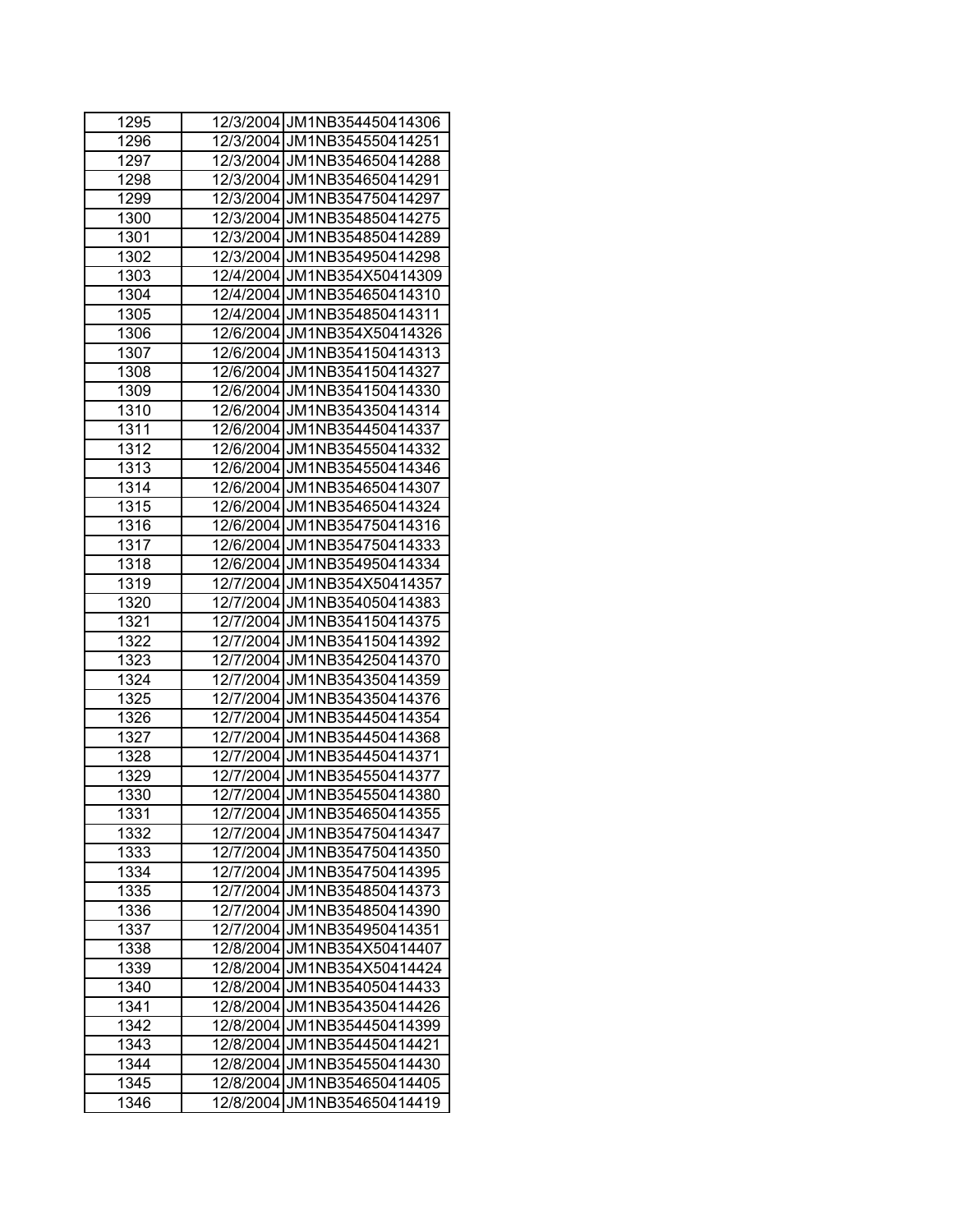| 1347 | 12/8/2004 JM1NB354750414400     |
|------|---------------------------------|
| 1348 | 12/8/2004 JM1NB354750414428     |
| 1349 | 12/8/2004 JM1NB354950414396     |
| 1350 | 12/8/2004 JM1NB354950414415     |
| 1351 | 12/8/2004 JM1NB354950414432     |
| 1352 | 12/9/2004 JM1NB354050414447     |
| 1353 | 12/9/2004 JM1NB354050414464     |
| 1354 | 12/9/2004 JM1NB354150414473     |
| 1355 | 12/9/2004 JM1NB354250414448     |
| 1356 | 12/9/2004 JM1NB354250414451     |
| 1357 | 12/9/2004 JM1NB354250414465     |
| 1358 | 12/9/2004 JM1NB354350414443     |
| 1359 | 12/9/2004 JM1NB354450414449     |
| 1360 | 12/9/2004 JM1NB354650414467     |
| 1361 | 12/9/2004 JM1NB354650414470     |
| 1362 | 12/9/2004 JM1NB354750414445     |
| 1363 | 12/9/2004 JM1NB354750414459     |
| 1364 | 12/9/2004 JM1NB354750414462     |
| 1365 | 12/9/2004 JM1NB354850414454     |
| 1366 | 12/9/2004 JM1NB354850414468     |
| 1367 | 12/10/2004 JM1NB354X50414505    |
| 1368 | 12/10/2004 JM1NB354050414481    |
| 1369 | 12/10/2004 JM1NB354150414487    |
| 1370 | 12/10/2004 JM1NB354250414482    |
| 1371 | 12/10/2004 JM1NB354350414488    |
| 1372 | 12/10/2004 JM1NB354550414444    |
| 1373 | 12/10/2004 JM1NB354550414489    |
| 1374 | 12/10/2004 JM1NB354550414492    |
| 1375 | 12/10/2004 JM1NB354650414503    |
| 1376 | 12/10/2004 JM1NB354850414485    |
| 1377 | 12/10/2004 JM1NB354950414494    |
| 1378 | 12/11/2004 JM1NB354X50414522    |
| 1379 | 12/11/2004 JM1NB354250414501    |
| 1380 | 12/11/2004 JM1NB354350414507    |
| 1381 | 12/11/2004 JM1NB354350414510    |
| 1382 | 12/11/2004 JM1NB354550414508    |
| 1383 | 12/11/2004 JM1NB354550414511    |
| 1384 | 12/11/2004 JM1NB354850414521    |
| 1385 | 12/11/2004 JM1NB354950414513    |
| 1386 | 12/13/2004 JM1NB354050414545    |
| 1387 | 12/13/2004 JM1NB354250414529    |
| 1388 | JM1NB354250414532<br>12/13/2004 |
| 1389 | 12/13/2004<br>JM1NB354250414546 |
| 1390 | 12/13/2004<br>JM1NB354550414542 |
| 1391 | 12/13/2004<br>JM1NB354650414548 |
| 1392 | 12/13/2004<br>JM1NB354750414543 |
| 1393 | 12/13/2004<br>JM1NB354950414527 |
| 1394 | 12/13/2004<br>JM1NB354950414558 |
| 1395 | 12/13/2004<br>JM1NB354950414561 |
| 1396 | 12/14/2004<br>JM1NB354X50414567 |
| 1397 | JM1NB354X50414584<br>12/14/2004 |
| 1398 | 12/14/2004<br>JM1NB354050414562 |